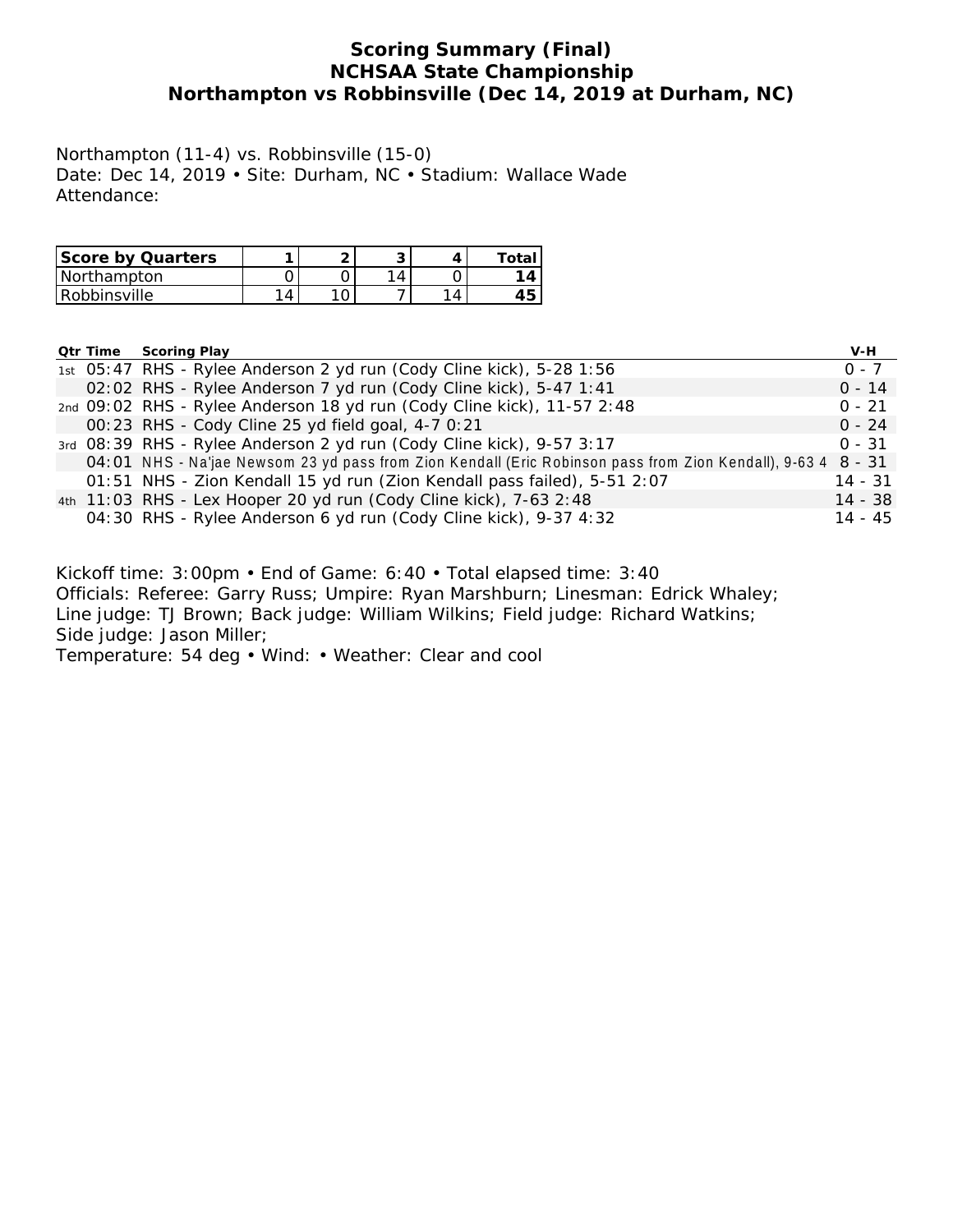## **Team Statistics (Final) NCHSAA State Championship Northampton vs Robbinsville (Dec 14, 2019 at Durham, NC)**

|                                | <b>NHS</b>     | <b>RHS</b>     |
|--------------------------------|----------------|----------------|
| FIRST DOWNS                    | 5              | 18             |
| Rushing                        | 3              | 17             |
| Passing                        | 1              | 1              |
| Penalty                        | $\mathbf{1}$   | $\overline{O}$ |
| NET YARDS RUSHING              | 65             | 304            |
| <b>Rushing Attempts</b>        | 30             | 59             |
| Average Per Rush               | 2.2            | 5.2            |
| Rushing Touchdowns             | 1              | 6              |
| Yards Gained Rushing           | 114            | 334            |
| Yards Lost Rushing             | 49             | 30             |
| NET YARDS PASSING              | 53             | 28             |
| Completions-Attempts-Int       | $4 - 10 - 0$   | $2 - 6 - 0$    |
| Average Per Attempt            | 5.3            | 4.7            |
| Average Per Completion         | 13.2           | 14.0           |
| Passing Touchdowns             | 1              | 0              |
| TOTAL OFFENSE YARDS            | 118            | 332            |
| Total offense plays            | 40             | 65             |
| Average Gain Per Play          | 3.0            | 5.1            |
| Fumbles: Number-Lost           | $2 - 2$        | $0 - 0$        |
| Penalties: Number-Yards        | 12-106         | $3 - 23$       |
| PUNTS-YARDS                    | $3 - 122$      | $1 - 27$       |
| Average Yards Per Punt         | 40.7           | 27.0           |
| Net Yards Per Punt             | 33.0           | 9.0            |
| Inside 20                      | O              | $\Omega$       |
| 50+ Yards                      | 0              | 0              |
| Touchbacks                     | $\overline{O}$ | $\Omega$       |
| Fair catch                     | 0              | Ο              |
| KICKOFFS-YARDS                 | $2 - 40$       | 7-196          |
| Average Yards Per Kickoff      | 20.0           | 28.0           |
| Net Yards Per Kickoff          | 20.0           | 20.3           |
| Touchbacks                     | 0              | 0              |
| Fair Catch Yards               | $\Omega$       | $\mathcal{O}$  |
| Punt returns: Number-Yards-TD  | $1 - 18 - 0$   | $1 - 23 - 0$   |
| Average Per Return             | 18.0           | 23.0           |
| Kickoff returns: Number-Yds-TD | $4 - 54 - 0$   | $0 - 0 - 0$    |
| Average Per Return             | 13.5           | 0.0            |
| Interceptions: Number-Yds-TD   | $0 - 0 - 0$    | $0 - 0 - 0$    |
| Fumble Returns: Number-Yds-TD  | $0 - 0 - 0$    | $0 - 0 - 0$    |
| Miscellaneous Yards            | 0              | Ο              |
| Possession Time                | 31:58          | 28:02          |
| 1st Quarter                    | 6:31           | 5:29           |
| 2nd Quarter                    | 2:32           | 9:28           |
| 3rd Quarter                    | 18:48          | 5:12           |
| 4th Quarter                    | 4:07           | 7:53           |
| Third-Down Conversions         | $1$ of $8$     | 4 of 11        |
| Fourth-Down Conversions        | 1 of $4$       | $2$ of 6       |
| Red-Zone Scores-Chances        | $2 - 2$        | $7 - 8$        |
| Touchdowns                     | $2 - 2$        | $6 - 8$        |
| Field goals                    | $0 - 2$        | $1 - 8$        |
| Sacks By: Number-Yards         | $1 - 3$        | $3 - 14$       |
| <b>PAT Kicks</b>               | $0-0$          | 6-6            |
| <b>Field Goals</b>             | $0-0$          | $1 - 1$        |
| Points off turnovers           | 0              | 3              |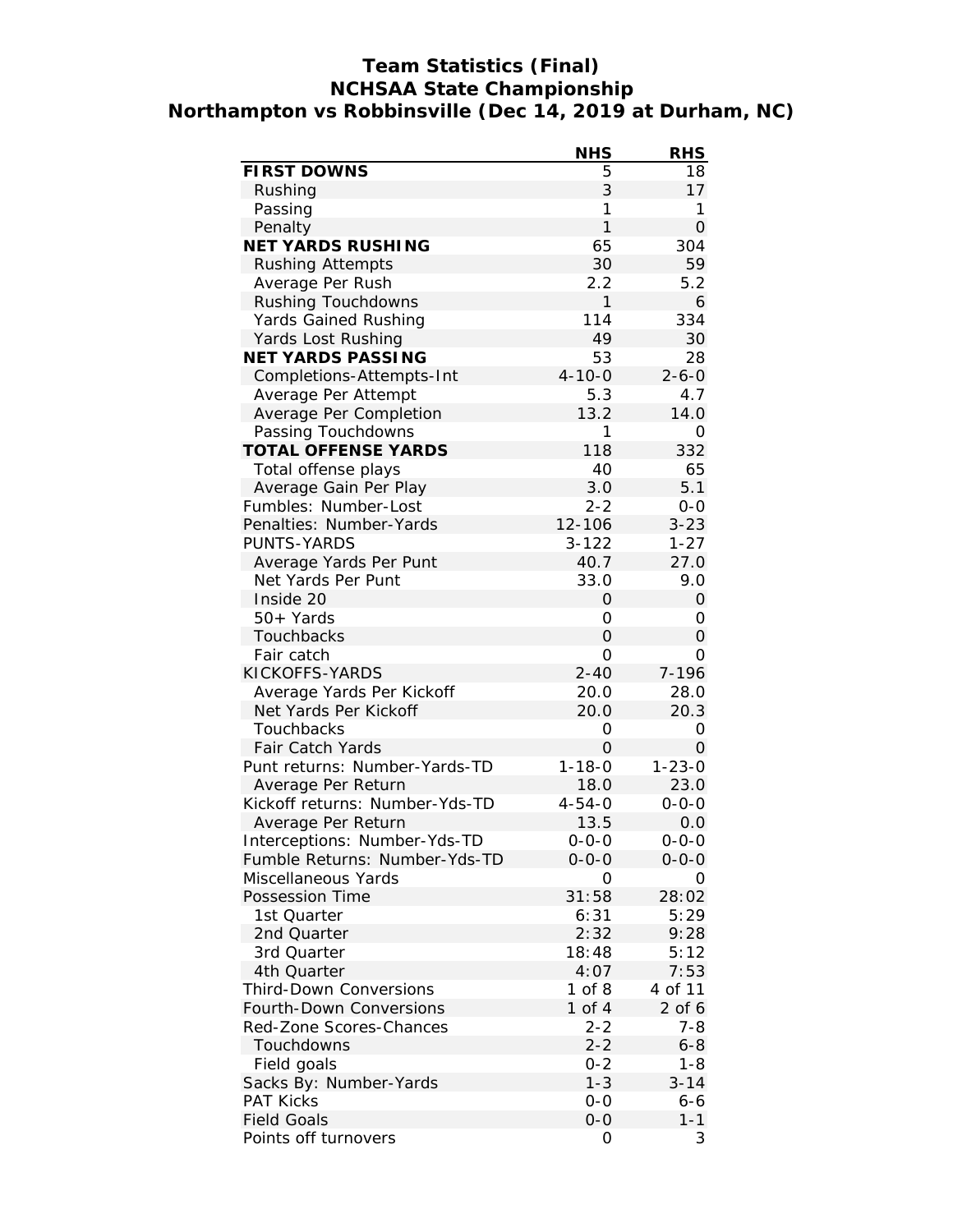## **Individual Statistics (Final) NCHSAA State Championship Northampton vs Robbinsville (Dec 14, 2019 at Durham, NC)**

## **Northampton Robbinsville**

| Rushing          | No. Gain Loss<br>Net<br>TD<br>Avg<br>Lq                                                                            | Rushing               | No. Gain Loss<br>Net TD<br>Avg<br>Lg                                                                              |
|------------------|--------------------------------------------------------------------------------------------------------------------|-----------------------|-------------------------------------------------------------------------------------------------------------------|
| Zion Kendall     | $\overline{11}$<br>$\overline{55}$<br>$\overline{19}$<br>$\overline{36}$<br>$\mathbf{1}$<br>$\overline{25}$<br>3.3 | Rylee Anderson        | 34<br>188<br>12<br>176<br>5<br>24<br>5.2                                                                          |
| Eric Robinson    | 22<br>5<br>22<br>0<br>11<br>0<br>4.4                                                                               | Lex Hooper            | 125<br>$\mathbf 0$<br>125<br>25<br>8.9<br>14<br>1                                                                 |
| Semaj Mitchell   | $\overline{2}$<br>$\overline{4}$<br>14<br>12<br>$\Omega$<br>8<br>3.0                                               | <b>Hunter Blevins</b> | 12<br>$\overline{4}$<br>12<br>$\mathbf{O}$<br>$\mathcal{O}$<br>6<br>3.0                                           |
| Na'jae Newsom    | 12<br>9<br>20<br>8<br>O<br>2.0<br>6                                                                                | Sage Buckel           | 2<br>$\overline{2}$<br>$\overline{c}$<br>$\mathbf 0$<br>O<br>2.0<br>1                                             |
| Ja'Quan Davis    | $\overline{c}$<br>$\overline{2}$<br>$\overline{2}$<br>2.0<br>1<br>0<br>0                                           | Landyn Hall           | 3<br>5<br>$-2$<br>3<br>2<br>$-1.0$<br>$\Omega$                                                                    |
| Jeremiah Johnson | 1<br>1<br>$\Omega$<br>$\mathbf{1}$<br>1<br>1.0<br>0                                                                | Nathan Collins        | 3<br>$\overline{7}$<br>$-3$<br>4<br>$\Omega$<br>4<br>$-1.0$                                                       |
| Kwamie Pitt      | 3<br>$-3$<br>1<br>$\mathbf{O}$<br>$\Omega$<br>$-3.0$<br>$\Omega$                                                   | Turner Jackson        | 1<br>O<br>6<br>-6<br>O<br>0<br>$-6.0$                                                                             |
| TEAM             | 17<br>$-17$<br>$0 - 17.0$<br>1<br>0<br>0                                                                           | Totals                | 334<br>30<br>304<br>6<br>25<br>5.2<br>59                                                                          |
| Totals           | 49<br>$\mathbf{1}$<br>30<br>114<br>65<br>$\overline{25}$<br>2.2                                                    |                       |                                                                                                                   |
| Passing          | $C - A - I$<br>Long Sack<br>Yds<br>TD                                                                              | Passing               | $C - A - I$<br>TD Long Sack<br>Yds                                                                                |
| Kwamie Pitt      | $1 - 5 - 0$<br>6<br>O<br>1<br>6                                                                                    | Nathan Collins        | $2 - 6 - 0$<br>28<br>0<br>14<br>1                                                                                 |
| Zion Kendall     | 23<br>$\overline{2}$<br>$3 - 4 - 0$<br>47<br>1                                                                     | Totals                | $\overline{0}$<br>$\overline{14}$<br>1<br>$2 - 6 - 0$<br>28                                                       |
| Na'jae Newsom    | $0 - 1 - 0$<br>$\mathbf 0$<br>$\mathcal{O}$<br>O<br>$\circ$                                                        |                       |                                                                                                                   |
| Totals           | 3<br>53<br>$\mathbf{1}$<br>23<br>$4 - 10 - 0$                                                                      |                       |                                                                                                                   |
| Receiving        | Yards<br>ТD<br>No.<br>Long                                                                                         | Receiving             | Yards<br>TD<br>No.<br>Long                                                                                        |
| Na'jae Newsom    | 2<br>28<br>1<br>23                                                                                                 | Lex Hooper            | 14<br>$\Omega$<br>14<br>1                                                                                         |
| Elijah Holland   | 1<br>19<br>$\Omega$<br>19                                                                                          | Seth Lawson           | 1<br>14<br>14<br>0                                                                                                |
| Zion Kendall     | 1<br>0<br>6<br>$\overline{6}$                                                                                      | Totals                | $\overline{2}$<br>$\overline{28}$<br>$\Omega$<br>14                                                               |
| Totals           | $\overline{23}$<br>$\overline{4}$<br>$\overline{53}$<br>$\mathbf{1}$                                               |                       |                                                                                                                   |
| Punting          | Avg Long In20<br>$TB$<br>No.<br>Yds                                                                                | Punting               | Avg Long In20<br>TB<br>No.<br>Yds                                                                                 |
| Na'jae Newsom    | 3<br>122<br>40.7<br>47<br>0<br>$\mathsf O$                                                                         | Seth Lawson           | 27.0<br>27<br>27<br>1<br>0<br>0                                                                                   |
| Totals           | $\overline{3}$<br>$\overline{122}$<br>$\overline{0}$<br>$\overline{O}$<br>40.7<br>47                               | Totals                | $\mathbf{1}$<br>$\overline{27}$<br>27.0<br>$\overline{27}$<br>$\Omega$<br>$\Omega$                                |
|                  | Punt<br>Kickoff<br>Intercept                                                                                       |                       | Punt<br>Kickoff<br>Intercept                                                                                      |
| Returns          | Lg $No$ Yds<br>Lg No Yds<br>No Yds<br>Lg                                                                           | Returns               | LalNo Yds<br>Lg $No$ Yds<br>No Yds<br>Lq                                                                          |
| Eric Robinson    | 18<br>18<br>$\mathbf{O}$<br>$\overline{O}$<br>$\mathbf{O}$<br>$\mathsf O$<br>1<br>0<br>0                           | Seth Lawson           | 23<br>23<br>0<br>0<br>Οl<br>$\Omega$<br>0<br>1<br>0                                                               |
| Elijah Holland   | $\mathcal{O}$<br>$\mathbf 0$<br>0<br>0<br>1<br>4<br>4<br>$\circ$<br>$\circ$                                        | Totals                | $\mathbf{1}$<br>23<br>23<br>$\mathsf{O}$<br> 0 <br>$\overline{O}$<br>$\mathbf 0$<br>$\mathbf 0$<br>$\overline{O}$ |
| Ke'Andre Thomas  | $\mathbf 0$<br>$\mathcal{O}$<br>$\Omega$<br>0<br>1<br>$\circ$<br>$\mathbf{O}$<br>$\Omega$<br>$\circ$               |                       |                                                                                                                   |
| Na'jae Newsom    | 2<br>50<br>$\mathsf O$<br>0<br>0<br>0<br>26<br>$\circ$<br>$\Omega$                                                 |                       |                                                                                                                   |
| Totals           | 1<br>$\overline{4}$<br>18<br>18<br>54<br>$\overline{O}$<br>$\Omega$<br>$\Omega$<br>26                              |                       |                                                                                                                   |
| Field goals      | Time<br>Qtr<br>Dist<br>Result                                                                                      | Field goals           | Qtr<br>Time<br>Dist<br>Result                                                                                     |
|                  |                                                                                                                    | Cody Cline            | 25 yards<br>2nd<br>00:23<br>Good                                                                                  |
| Kickoffs         | Yards<br>TВ<br>OB<br>No.<br>Avg                                                                                    | Kickoffs              | TВ<br>Yards<br>OB<br>No.<br>Avg                                                                                   |
| Na'jae Newsom    | $\overline{2}$<br>20.0<br>$\Omega$<br>40<br>$\Omega$                                                               | Cody Cline            | 196<br>28.0<br>$\Omega$<br>7<br>$\Omega$                                                                          |
| All-purpose      | Rcv<br>KR<br><b>PR</b><br>IR.<br>Total<br>Run                                                                      | All-purpose           | KR<br>PR<br>1R<br>Rcv<br>Total<br>Run                                                                             |
| Na'jae Newsom    | 12<br>28<br>50<br>$\mathbf 0$<br>$\overline{O}$<br>90                                                              | Rylee Anderson        | $\Omega$<br>$\mathbf 0$<br>176<br>0<br>O<br>176                                                                   |
| Zion Kendall     | 36<br>6<br>0<br>O<br>0<br>42                                                                                       | Lex Hooper            | 125<br>14<br>0<br>O<br>0<br>139                                                                                   |
| Eric Robinson    | 22<br>$\Omega$<br>$\overline{O}$<br>18<br>40<br>O                                                                  | Seth Lawson           | 23<br>37<br>0<br>14<br>O<br>0                                                                                     |
| Elijah Holland   | 19<br>$\Omega$<br>$\Omega$<br>23<br>$\Omega$<br>4                                                                  | <b>Hunter Blevins</b> | 12<br>$\Omega$<br>$\Omega$<br>$\Omega$<br>12<br>$\Omega$                                                          |

FUMBLES: Northampton-Ke'Andre Thomas 1-1; Kwamie Pitt 1-1. Robbinsville-None.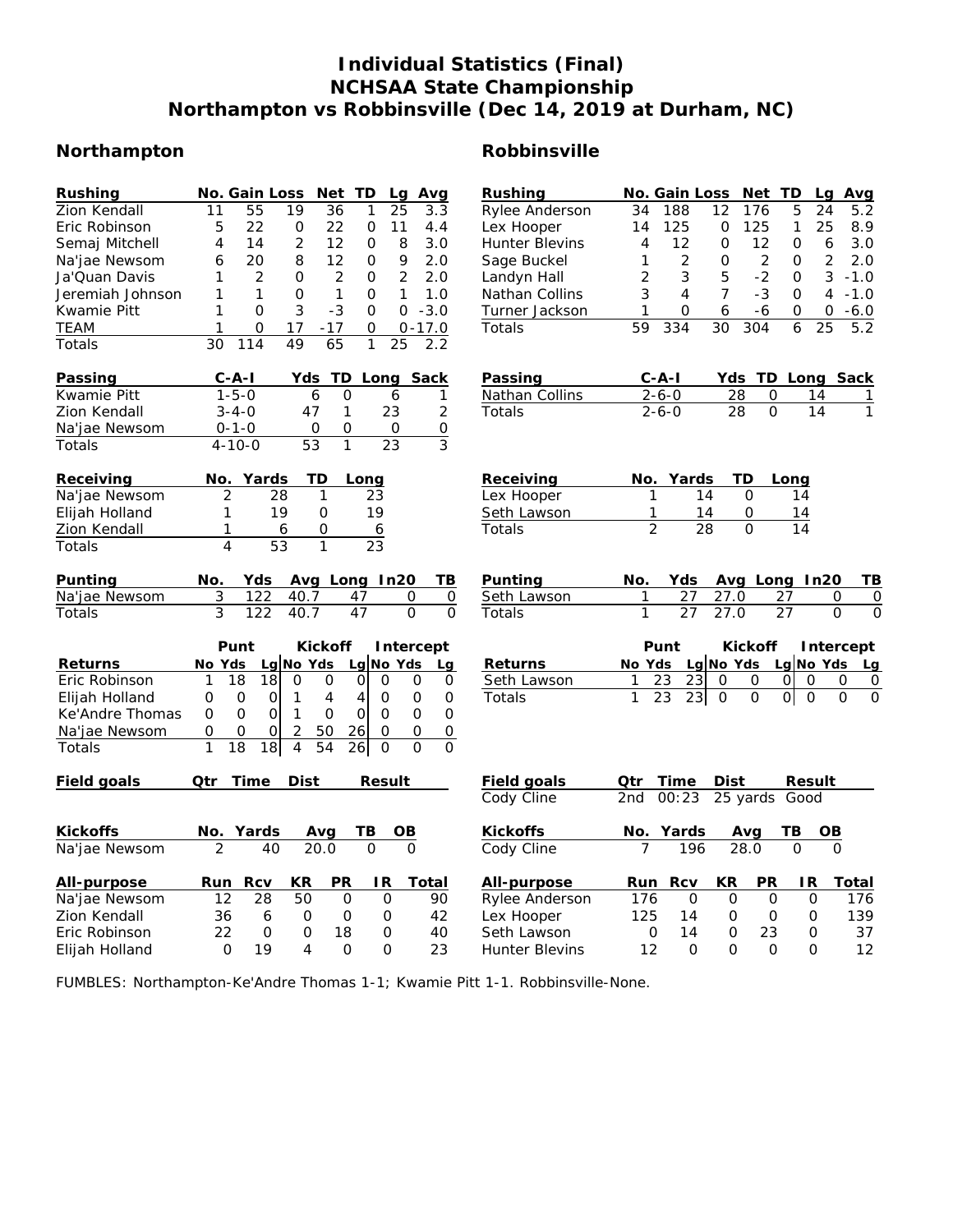#### **Defensive Statistics (Final) NCHSAA State Championship Northampton vs Robbinsville (Dec 14, 2019 at Durham, NC)**

|   | # Northampton         | Solo            |                     |                 | Ast Total Sacks-Yds      | TFL-Yds    | FF                       | FR-Yds                   | Int-Yds BrUp             |                          | <b>Blks</b>              | QBH            |
|---|-----------------------|-----------------|---------------------|-----------------|--------------------------|------------|--------------------------|--------------------------|--------------------------|--------------------------|--------------------------|----------------|
|   | 23 Ja'Vonte Scott     | 6               | 9                   | 15              |                          | $0.5 - 1$  |                          |                          |                          |                          |                          |                |
|   | 52 Zyelle Felix       | 6               | 3                   | 9               | $0.5 - 2$                | $0.5 - 2$  |                          |                          |                          |                          |                          |                |
| 2 | Semaj Mitchell        | 4               | 3                   | 7               |                          | $1.5 - 5$  |                          |                          |                          |                          |                          |                |
|   | 29 Jahmeik Reid       | 4               | $\overline{2}$      | 6               |                          | $1.0 - 4$  |                          |                          |                          |                          |                          |                |
|   | 30 Jeremiah Johnson   | 4               | 1                   | 5               |                          |            |                          |                          |                          |                          |                          |                |
| 3 | Eric Robinson         | 4               | $\mathbf{1}$        | 5               |                          |            |                          |                          |                          |                          |                          |                |
| 4 | Na'jae Newsom         | 2               | $\overline{2}$      | $\overline{4}$  | $\overline{\phantom{a}}$ | $0.5 - 1$  |                          |                          |                          |                          |                          |                |
|   | 71 Traveous Garner    | 0               | $\overline{4}$      | $\overline{4}$  |                          | $0.5 - 1$  |                          |                          |                          |                          |                          |                |
|   | 22 Ja'Quan Davis      | 3               | $\mathsf{O}\xspace$ | 3               |                          | $1.0 - 5$  |                          |                          |                          |                          |                          |                |
| 1 | <b>Zion Kendall</b>   | 1               | $\overline{2}$      | 3               |                          |            |                          |                          |                          |                          |                          |                |
|   | 54 Jamuri Moody       | 1               | $\overline{2}$      | 3               |                          | ÷.         |                          |                          |                          |                          |                          |                |
| 6 | Chad Broady           | $\overline{2}$  | $\Omega$            | $\overline{2}$  |                          | $1.0 - 4$  |                          |                          |                          |                          |                          |                |
| 5 | <b>Teven Vincent</b>  | 1               | 1                   | $\overline{2}$  | $0.5 - 1$                | $0.5 - 1$  |                          |                          |                          |                          |                          |                |
|   | 14 Jomas Bethley      | $\Omega$        | $\overline{2}$      | $\overline{2}$  |                          |            |                          |                          |                          |                          |                          |                |
|   | 50 Shyclef Cargill    | 1               | $\mathbf{O}$        | 1               | ÷,                       | $1.0 - 6$  | $\overline{\phantom{a}}$ |                          | L.                       |                          |                          |                |
|   | 20 Elijah Holland     | $\Omega$        | $\mathbf{1}$        | 1               |                          |            |                          |                          |                          |                          |                          |                |
|   | 75 Jahmarius Moore    | 0               |                     | 1               | $\overline{\phantom{a}}$ |            | $\overline{\phantom{a}}$ | $\overline{\phantom{a}}$ | $\overline{\phantom{a}}$ | $\overline{\phantom{a}}$ | $\overline{\phantom{a}}$ |                |
|   | Totals                | $\overline{39}$ | 34                  | $\overline{73}$ | $1.0 - 3$                | $8.0 - 30$ | $\mathsf{O}$             | $O-O$                    | $0 - 0$                  | $\overline{0}$           | $\overline{0}$           | $\overline{O}$ |
|   |                       |                 |                     |                 |                          |            |                          |                          |                          |                          |                          |                |
|   | # Robbinsville        | Solo            |                     |                 | Ast Total Sacks-Yds      | TFL-Yds    |                          | FF FR-Yds                | Int-Yds BrUp             |                          | Blks                     | QBH            |
|   | 24 Xavier Rattler     | 4               | $\mathbf{1}$        | 5               |                          | $1.0 - 2$  |                          |                          |                          |                          |                          |                |
|   | 15 Clayton Lane       | 3               | $\mathbf{1}$        | 4               | $1.0 - 7$                | $1.0 - 7$  |                          | $1 - 0$                  |                          |                          |                          |                |
|   | 88 Rossi Wachacha     | 3               | 1                   | 4               |                          | $2.0 - 6$  |                          |                          |                          |                          |                          |                |
|   | 10 Wade Hamilton      | $\overline{2}$  | $\mathbf{1}$        | 3               |                          |            |                          |                          |                          |                          |                          |                |
|   | 66 Colman Cable       | 2               | 1                   | 3               | $1.0 - 3$                | $1.5 - 4$  | 1                        |                          |                          |                          |                          |                |
|   | 11 Seth Lawson        | $\overline{2}$  | $\mathbf{1}$        | 3               |                          |            |                          |                          |                          |                          |                          |                |
|   | 22 Rylee Anderson     | $\overline{2}$  | 1                   | 3               |                          | $1.0 - 5$  | $\overline{\phantom{a}}$ |                          |                          | 1                        |                          |                |
|   | 65 Grady Garland      | $\mathbf{1}$    | 2                   | 3               | $\sim$                   | $1.5 - 4$  |                          |                          |                          |                          |                          |                |
|   | 50 Candler Edwards    | 2               | $\overline{O}$      | 2               | $\mathbf{r}$             |            | $\overline{\phantom{a}}$ | $1 - 0$                  |                          |                          |                          |                |
|   | 56 Carlos Wesley      | $\overline{2}$  | $\Omega$            | $\overline{2}$  | $1.0 - 4$                | $1.0 - 4$  |                          |                          |                          |                          |                          |                |
|   | 20 Lex Hooper         | 1               | 1                   | 2               |                          |            |                          |                          |                          |                          |                          |                |
|   | 82 Kayden Brock       | 1               | $\Omega$            | $\mathbf{1}$    |                          |            |                          |                          |                          |                          |                          |                |
|   | 26 Malakai Littlejohn | 1               | $\mathbf{O}$        | 1               |                          |            |                          |                          |                          |                          |                          |                |
|   | 7 Cody Cline          |                 | $\Omega$            | 1               |                          |            |                          |                          |                          |                          |                          |                |
|   | 12 Kamron Mcguire     |                 | 0                   | 1               |                          |            |                          |                          |                          |                          |                          |                |
|   | Totals                | $\overline{28}$ | $\overline{10}$     | $\overline{38}$ | $3.0 - 14$               | $9.0 - 32$ | 1                        | $2 - 0$                  | $O - O$                  | $\mathbf{1}$             | $\overline{0}$           | $\overline{0}$ |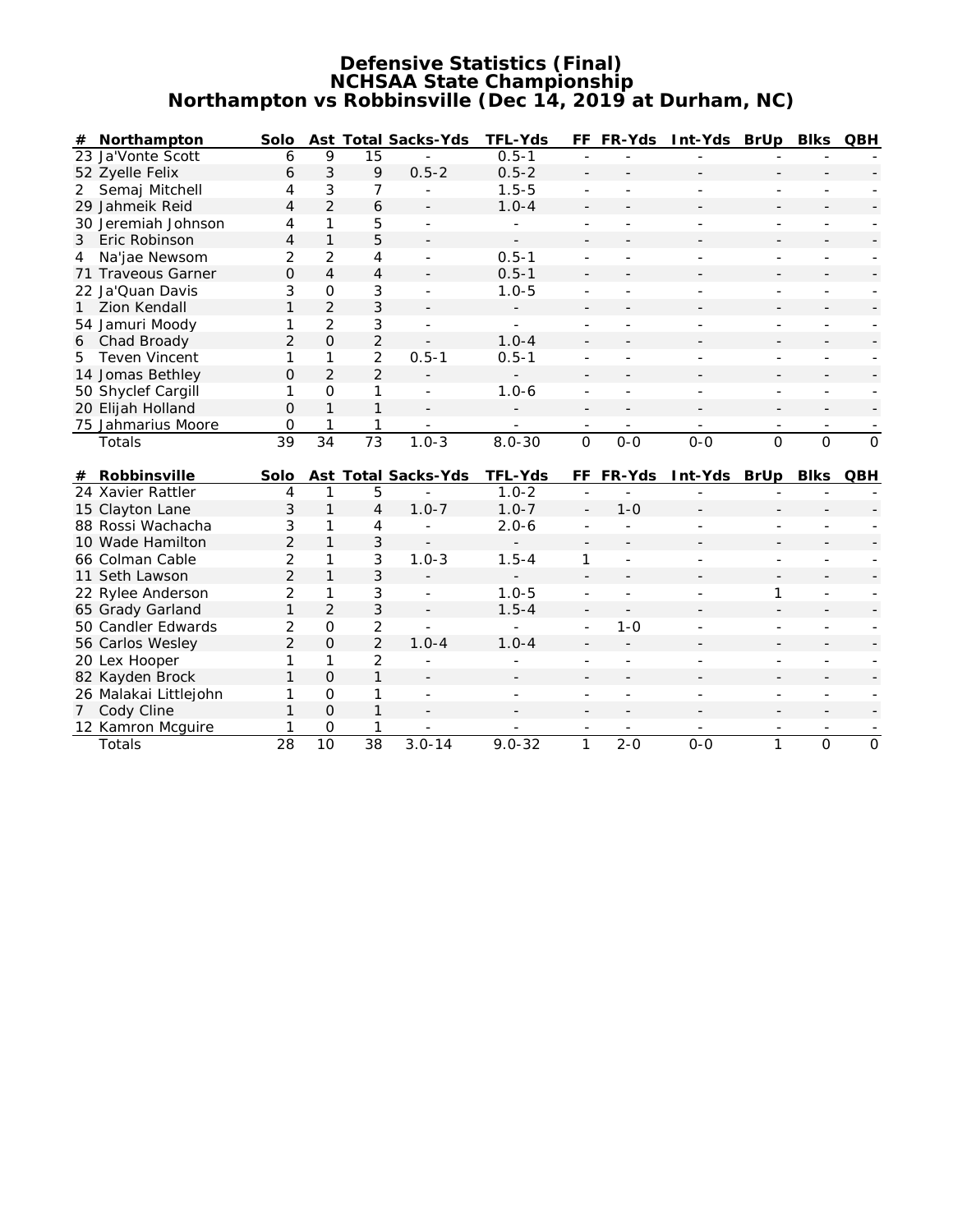## **Drive Chart (By Team) (Final) NCHSAA State Championship Northampton vs Robbinsville (Dec 14, 2019 at Durham, NC)**

|            |     | Drive Started   |       |          |                 | Drive Ended | Consumed    |                                       |            |
|------------|-----|-----------------|-------|----------|-----------------|-------------|-------------|---------------------------------------|------------|
| Team       | Qtr | Spot            | Time  | Obtained | Spot            | Time        | How lost    | Yds<br>ΡI<br>$\overline{\phantom{a}}$ | <b>TOP</b> |
| <b>NHS</b> | 1st | N <sub>25</sub> | 12:00 | Kickoff  | <b>N30</b>      | 11:49       | Fumble      | - 5<br>0                              | 0:11       |
| <b>NHS</b> |     | N <sub>28</sub> | 09:57 | Downs    | N <sub>28</sub> | 07:43       | Downs       | $4 - 0$                               | 2:14       |
| <b>NHS</b> |     | N <sub>39</sub> | 05:38 | Kickoff  | N47             | 03:43       | Downs       | - 8<br>4                              | 1:55       |
| <b>NHS</b> |     | N42             | 01:53 | Kickoff  | N <sub>19</sub> | 11:50       | Punt        | (23)<br>3<br>$\overline{\phantom{a}}$ | 2:03       |
| <b>NHS</b> | 2nd | N <sub>50</sub> | 05:12 | Punt     | N32             | 03:56       | Punt        | (18)<br>3                             | 1:16       |
| <b>NHS</b> |     | N17             | 01:27 | Downs    | N <sub>15</sub> | 00:44       | Fumble      | (2)<br>$2 -$                          | 0:43       |
| <b>NHS</b> |     | N40             | 00:23 | Kickoff  | N32             | 00:00       | End of half | (8)<br>$\overline{\phantom{a}}$       | 12:2       |
| <b>NHS</b> | 3rd | N37             | 08:39 | Kickoff  | R <sub>00</sub> | 04:01       | *TOUCHDOWN  | 9<br>-63<br>- - -                     | 4:38       |
| <b>NHS</b> |     | N49             | 03:58 | Kickoff  | <b>ROO</b>      | 01:51       | *TOUCHDOWN  | $5 -$<br>-51                          | 2:07       |
| <b>NHS</b> | 4th | N43             | 11:00 | Kickoff  | N37             | 09:02       | Downs       | (6)<br>4 -                            | 1:58       |
| <b>NHS</b> |     | N47             | 04:30 | Kickoff  | N <sub>24</sub> | 02:49       | Punt        | (23)<br>3                             | 1:41       |
| <b>NHS</b> |     | <b>R36</b>      | 00:25 | Downs    | <b>R33</b>      | 00:00       | End of half | -3<br>$\overline{\phantom{a}}$        | 0:25       |

|                        | 1st     | 2nd     | 3rd     | 4th          | 1st     | 2nd   |       |
|------------------------|---------|---------|---------|--------------|---------|-------|-------|
| Northampton            | ∩tr     | ∩tr     | Otr     | ∩tr          | Half    | Half  | Total |
| Time of possession     | 06:31   | 02:32   | 18:48   | 04:07        | 09:03   | 22:55 | 31:58 |
| 3rd down conversions   | $O - 3$ | $0 - 1$ | $1 - 2$ | $0 - 2$      | $O - 4$ | 1 - 4 | 1-8   |
| Average field position | N33     | N35     | N43     | R49          | N34     | N48   | N40   |
| 4th down conversions   | $0 - 2$ | 0-0     | $1 - 1$ | $\Omega - 1$ | $0 - 2$ | 1-2   | 1 - 4 |

|            |                 | Drive Started   |       |                |                  |       | Drive Ended | Consumed                              |      |
|------------|-----------------|-----------------|-------|----------------|------------------|-------|-------------|---------------------------------------|------|
| Team       | Qtr             | Spot            | Time  | Obtained       | Spot             | Time  | How lost    | Yds<br>PL<br>$\overline{\phantom{0}}$ | TOP  |
| <b>RHS</b> | 1st             | N <sub>30</sub> | 11:49 | <b>Fumble</b>  | N <sub>28</sub>  | 09:57 | Downs       | $4 - 2$                               | 1:52 |
| <b>RHS</b> |                 | N <sub>28</sub> | 07:43 | Downs          | N <sub>O</sub> O | 05:47 | *TOUCHDOWN  | $5 - 28$                              | 1:56 |
| <b>RHS</b> |                 | N47             | 03:43 | Downs          | N <sub>O</sub> O | 02:02 | *TOUCHDOWN  | 47<br>5.<br>$-$                       | 1:41 |
| <b>RHS</b> | 2 <sub>nd</sub> | R43             | 11:50 | Punt           | N <sub>O</sub> O | 09:02 | *TOUCHDOWN  | - 57<br>11                            | 2:48 |
| <b>RHS</b> |                 | <b>R37</b>      | 06:41 | Downs          | R41              | 05:12 | Punt        | 2<br>$-4$                             | 1:29 |
| <b>RHS</b> |                 | N46             | 03:56 | Punt           | N <sub>17</sub>  | 01:27 | Downs       | $6 - 29$                              | 2:29 |
| <b>RHS</b> |                 | N <sub>15</sub> | 00:44 | Fumble         | N <sub>08</sub>  | 00:23 | *FIELD GOAL | - 7<br>4 -                            | 0:21 |
| <b>RHS</b> | 3rd             | R43             | 11:56 | <b>Kickoff</b> | N <sub>O</sub> O | 08:39 | *TOUCHDOWN  | 9<br>- 57                             | 3:17 |
| <b>RHS</b> |                 | <b>R37</b>      | 01:51 | <b>Kickoff</b> | N <sub>O</sub> O | 11:03 | *TOUCHDOWN  | - 63                                  | 2:48 |
| <b>RHS</b> | 4th             | N37             | 09:02 | Downs          | N <sub>O</sub> O | 04:30 | *TOUCHDOWN  | $9 - 37$                              | 4:32 |
| <b>RHS</b> |                 | R <sub>29</sub> | 02:49 | Punt           | <b>R36</b>       | 00:25 | Downs       | 4 -                                   | 2:24 |

|                        | 1st     | 2nd   | 3rd      | 4th     | 1st     | 2nd     |          |
|------------------------|---------|-------|----------|---------|---------|---------|----------|
| Robbinsville           | ∩tr     | ∩tr   | ∩tr      | ∩tr     | Half    | Half    | Total    |
| Time of possession     | 05:29   | 09:28 | 05:12    | 07:53   | 14:57   | 13:05   | 28:02    |
| 3rd down conversions   | $1 - 2$ | 1 - 4 | $() - 1$ | $2 - 4$ | $2-6$   | $2 - 5$ | $4 - 11$ |
| Average field position | N35     | N46   | R40      | R46     | N41     | R43     | N47      |
| 4th down conversions   | $0 - 1$ | በ-2   | 1 - 1    | $1 - 2$ | $0 - 3$ | $2 - 3$ | 2-6      |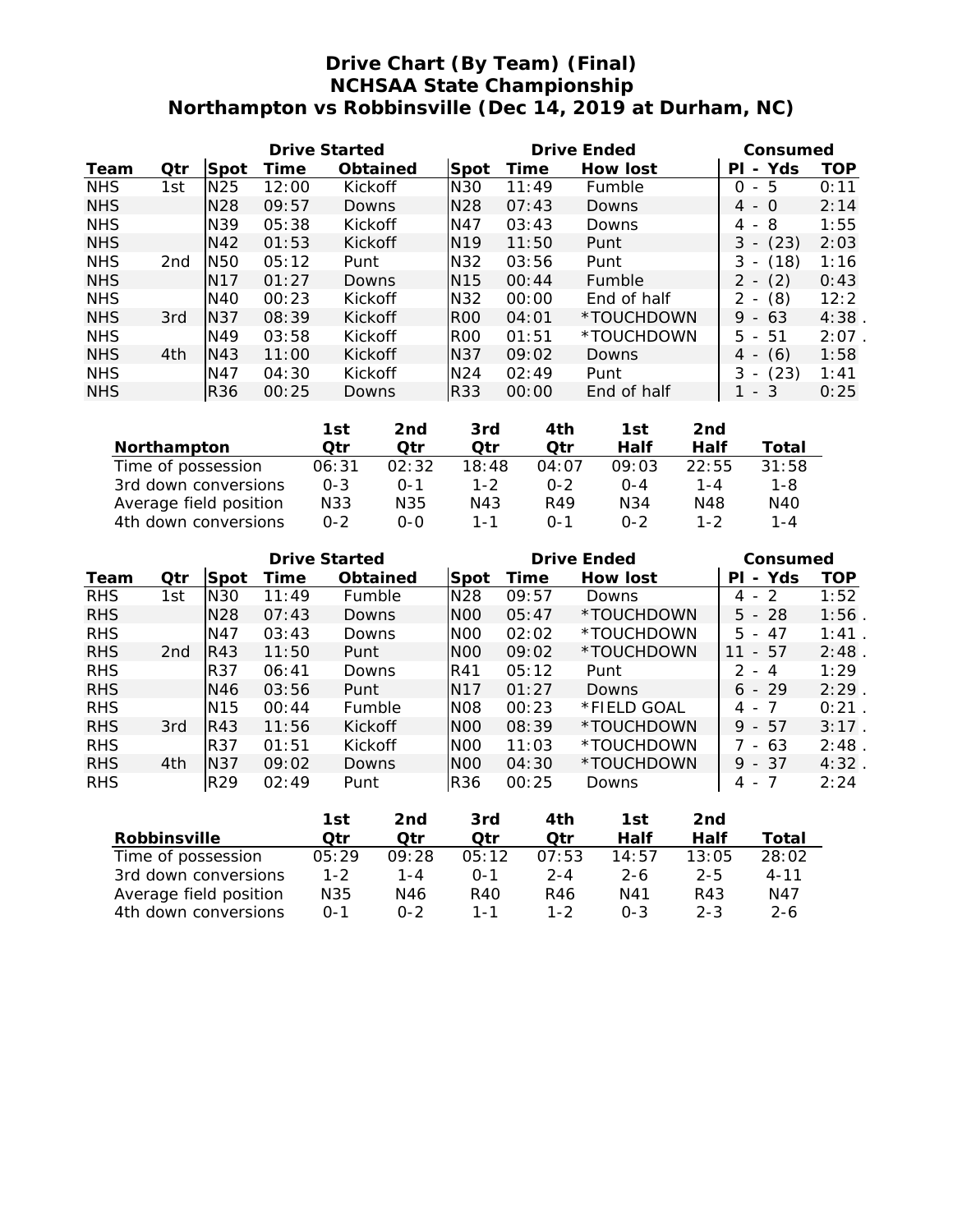## **Drive Chart (By Quarter) (Final) NCHSAA State Championship Northampton vs Robbinsville (Dec 14, 2019 at Durham, NC)**

| Drive Started |                 |                 |       |          | Drive Ended      | Consumed |             |                       |            |
|---------------|-----------------|-----------------|-------|----------|------------------|----------|-------------|-----------------------|------------|
| Team          | Qtr             | Spot            | Time  | Obtained | Spot             | Time     | How lost    | - Yds<br>PI           | <b>TOP</b> |
| <b>NHS</b>    | 1st             | N25             | 12:00 | Kickoff  | N30              | 11:49    | Fumble      | $0 - 5$               | 0:11       |
| <b>RHS</b>    |                 | N30             | 11:49 | Fumble   | N28              | 09:57    | Downs       | $4 - 2$               | 1:52       |
| <b>NHS</b>    |                 | N28             | 09:57 | Downs    | N28              | 07:43    | Downs       | $-0$<br>4             | 2:14       |
| <b>RHS</b>    |                 | N28             | 07:43 | Downs    | N <sub>O</sub> O | 05:47    | *TOUCHDOWN  | $5 - 28$              | 1:56       |
| <b>NHS</b>    |                 | N39             | 05:38 | Kickoff  | N47              | 03:43    | Downs       | - 8<br>4              | 1:55       |
| <b>RHS</b>    |                 | N47             | 03:43 | Downs    | N <sub>O</sub> O | 02:02    | *TOUCHDOWN  | $5 - 47$              | 1:41       |
| <b>NHS</b>    |                 | N42             | 01:53 | Kickoff  | N <sub>19</sub>  | 11:50    | Punt        | $3 -$<br>(23)         | 2:03       |
| <b>RHS</b>    | 2 <sub>nd</sub> | R43             | 11:50 | Punt     | N <sub>0</sub>   | 09:02    | *TOUCHDOWN  | 11<br>$-57$           | 2:48       |
| <b>RHS</b>    |                 | R37             | 06:41 | Downs    | R41              | 05:12    | Punt        | $2 - 4$               | 1:29       |
| <b>NHS</b>    |                 | N <sub>50</sub> | 05:12 | Punt     | N32              | 03:56    | Punt        | $3 - (18)$            | 1:16       |
| <b>RHS</b>    |                 | N46             | 03:56 | Punt     | N17              | 01:27    | Downs       | 6 - 29                | $2:29$ .   |
| <b>NHS</b>    |                 | N17             | 01:27 | Downs    | N15              | 00:44    | Fumble      | $2 - (2)$             | 0:43       |
| <b>RHS</b>    |                 | N <sub>15</sub> | 00:44 | Fumble   | N08              | 00:23    | *FIELD GOAL | $\overline{7}$<br>4 - | 0:21       |
| <b>NHS</b>    |                 | N40             | 00:23 | Kickoff  | N32              | 00:00    | End of half | $2 - (8)$             | 12:2       |
| <b>RHS</b>    | 3rd             | R43             | 11:56 | Kickoff  | NOO              | 08:39    | *TOUCHDOWN  | 57<br>9 -             | 3:17.      |
| <b>NHS</b>    |                 | N37             | 08:39 | Kickoff  | R <sub>00</sub>  | 04:01    | *TOUCHDOWN  | $9 - 63$              | 4:38       |
| <b>NHS</b>    |                 | N49             | 03:58 | Kickoff  | R <sub>00</sub>  | 01:51    | *TOUCHDOWN  | $5 - 51$              | $2:07$ .   |
| <b>RHS</b>    |                 | R37             | 01:51 | Kickoff  | N <sub>0</sub>   | 11:03    | *TOUCHDOWN  | $7 - 63$              | 2:48       |
| <b>NHS</b>    | 4th             | N43             | 11:00 | Kickoff  | N37              | 09:02    | Downs       | (6)<br>$4 -$          | 1:58       |
| <b>RHS</b>    |                 | N37             | 09:02 | Downs    | N <sub>O</sub> O | 04:30    | *TOUCHDOWN  | $9 - 37$              | 4:32       |
| <b>NHS</b>    |                 | N47             | 04:30 | Kickoff  | N24              | 02:49    | Punt        | $3 - (23)$            | 1:41       |
| <b>RHS</b>    |                 | R29             | 02:49 | Punt     | <b>R36</b>       | 00:25    | Downs       | 4 - 7                 | 2:24       |
| <b>NHS</b>    |                 | R36             | 00:25 | Downs    | R33              | 00:00    | End of half | 1 - 3                 | 0:25       |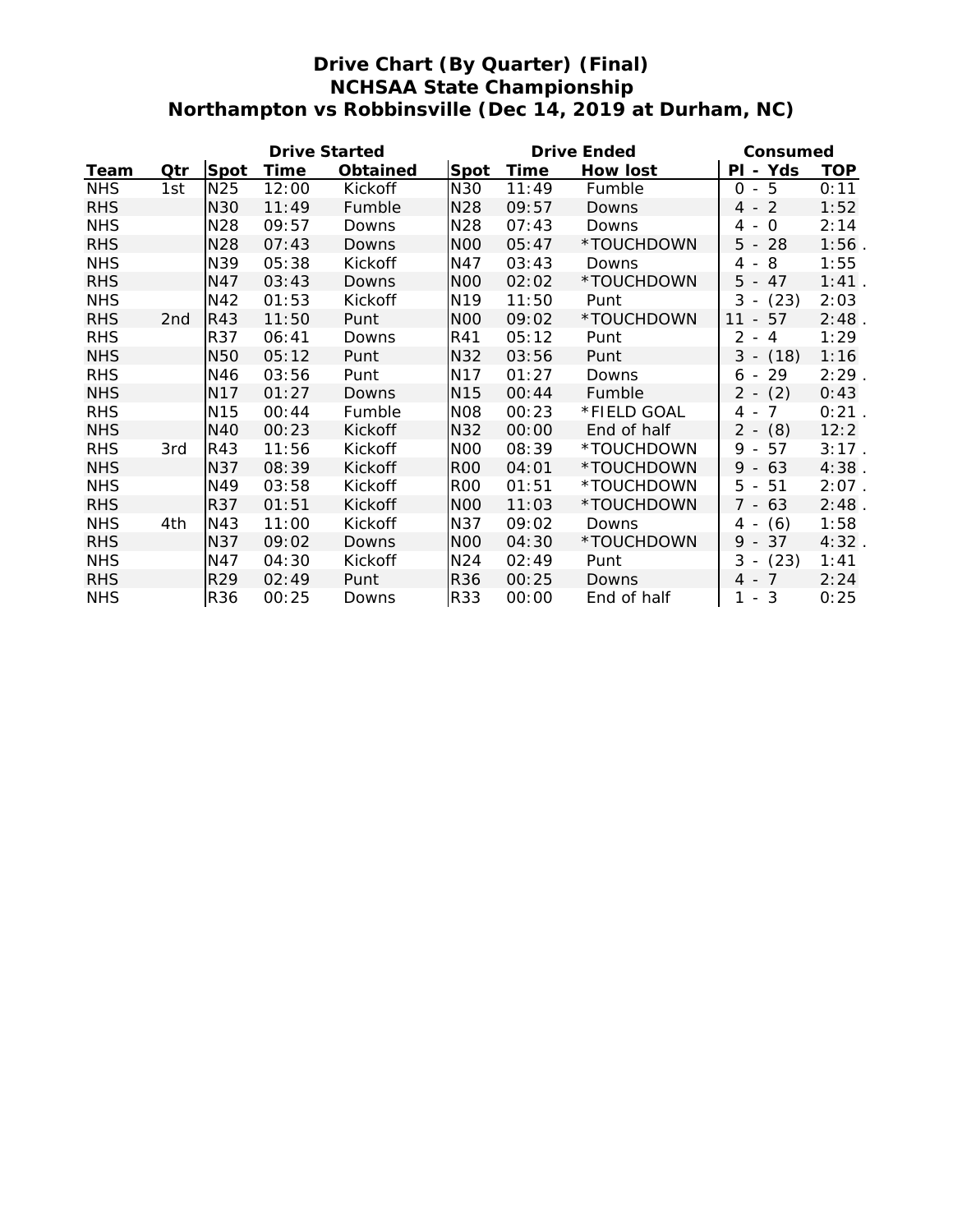## **Play-by-Play Summary (1st quarter) Northampton vs Robbinsville (Dec 14, 2019 at Durham, NC)**

| 1-10 NHS 40                                        | Northampton wins the toss and elects to receive.<br>RHS ball on RHS40.                                                                                       |                |  |  |  |  |
|----------------------------------------------------|--------------------------------------------------------------------------------------------------------------------------------------------------------------|----------------|--|--|--|--|
|                                                    | Cody Cline kickoff 30 yards to the NHS30, Ke'Andre Thomas return -5 yards to the NHS25,<br>fumble by Ke'Andre Thomas recovered by RHS Clayton Lane at NHS30. |                |  |  |  |  |
| ROBBINSVILLE drive start at 11:49.                 |                                                                                                                                                              |                |  |  |  |  |
| 1-10 NHS 30                                        | Rylee Anderson rush for loss of 4 yards to the NHS34 (Jahmeik Reid).                                                                                         |                |  |  |  |  |
| 2-14 NHS 34                                        | Rylee Anderson rush for loss of 4 yards to the NHS38 (Chad Broady).                                                                                          |                |  |  |  |  |
| 3-18 NHS 38                                        | Nathan Collins pass complete to Seth Lawson for 14 yards to the NHS24 (Chad Broady).                                                                         |                |  |  |  |  |
| 4-4 NHS 24                                         | Nathan Collins rush for loss of 4 yards to the NHS28 (Semaj Mitchell).                                                                                       |                |  |  |  |  |
|                                                    | 4 plays, 2 yards, 1:52                                                                                                                                       |                |  |  |  |  |
| NORTHAMPTON drive start at 09:57.                  |                                                                                                                                                              |                |  |  |  |  |
| 1-10 NHS 28                                        | Zion Kendall rush for loss of 2 yards to the NHS26 (Xavier Rattler).                                                                                         |                |  |  |  |  |
| 2-12 NHS 26                                        | Na'jae Newsom rush for 5 yards to the NHS31 (Clayton Lane).                                                                                                  |                |  |  |  |  |
| <b>NHS 31</b><br>$3 - 7$                           | Na'jae Newsom rush for loss of 3 yards to the NHS28 (Grady Garland).                                                                                         |                |  |  |  |  |
| 4-10 NHS 28                                        | Timeout Northampton, clock 07:53.                                                                                                                            |                |  |  |  |  |
| 4-10 NHS 28                                        | Kwamie Pitt pass incomplete.                                                                                                                                 |                |  |  |  |  |
| ROBBINSVILLE drive start at 07:43.                 | 4 plays, 0 yards, 2:14                                                                                                                                       |                |  |  |  |  |
| 1-10 NHS 28                                        | Rylee Anderson rush for 5 yards to the NHS23 (Zyelle Felix).                                                                                                 |                |  |  |  |  |
| $2 - 5$<br><b>NHS 23</b>                           | Lex Hooper rush for 3 yards to the NHS20 (Semaj Mitchell; J. Johnson).                                                                                       |                |  |  |  |  |
| <b>NHS 20</b><br>$3 - 2$                           | Rylee Anderson rush for 14 yards to the NHS6, 1ST DOWN RHS (Ja'Vonte Scott; Jomas Bethley).                                                                  | R1             |  |  |  |  |
| <b>NHS 06</b><br>1-G                               | Rylee Anderson rush for 4 yards to the NHS2 (Semaj Mitchell).                                                                                                |                |  |  |  |  |
| <b>NHS 02</b><br>$2 - G$                           | Rylee Anderson rush for 2 yards to the NHSO, TOUCHDOWN, clock 05:47.                                                                                         |                |  |  |  |  |
| <b>NHS 02</b><br>1-G                               | Cody Cline kick attempt good.                                                                                                                                |                |  |  |  |  |
|                                                    | Robbinsville 7, Northampton 0                                                                                                                                |                |  |  |  |  |
|                                                    | 5 plays, 28 yards, 2:05                                                                                                                                      |                |  |  |  |  |
|                                                    | Cody Cline kickoff 45 yards to the NHS15, Na'jae Newsom return 24 yards to the NHS39,                                                                        |                |  |  |  |  |
|                                                    | out-of-bounds (Cody Cline).                                                                                                                                  |                |  |  |  |  |
| NORTHAMPTON drive start at 05:38.                  |                                                                                                                                                              |                |  |  |  |  |
| 1-10 NHS 39                                        | Semaj Mitchell rush for 4 yards to the NHS43 (Xavier Rattler).                                                                                               |                |  |  |  |  |
| <b>NHS 43</b><br>$2 - 6$                           | Zion Kendall rush for 3 yards to the NHS46 (Xavier Rattler).                                                                                                 |                |  |  |  |  |
| <b>NHS 46</b><br>$3 - 3$                           | Eric Robinson rush for 1 yard to the NHS47 (Carlos Wesley).                                                                                                  |                |  |  |  |  |
| $4 - 2$<br><b>NHS 47</b>                           | Na'jae Newsom rush for no gain to the NHS47 (Rossi Wachacha).                                                                                                |                |  |  |  |  |
|                                                    | 4 plays, 8 yards, 1:55                                                                                                                                       |                |  |  |  |  |
| ROBBINSVILLE drive start at 03:43.                 |                                                                                                                                                              |                |  |  |  |  |
| 1-10 NHS 47                                        | Nathan Collins pass complete to Lex Hooper for 14 yards to the NHS33, 1ST DOWN RHS,                                                                          | P <sub>2</sub> |  |  |  |  |
|                                                    | out-of-bounds (Semaj Mitchell).                                                                                                                              |                |  |  |  |  |
| 1-10 NHS 33                                        | Rylee Anderson rush for 1 yard to the NHS32 (Ja'Vonte Scott; Traveous Garner).                                                                               |                |  |  |  |  |
| $2 - 9$<br><b>NHS 32</b>                           | Rylee Anderson rush for 24 yards to the NHS8, 1ST DOWN RHS, out-of-bounds (Eric Robinson).                                                                   | R3             |  |  |  |  |
| NHS 08<br>1-G                                      | Rylee Anderson rush for 1 yard to the NHS7 (Na'jae Newsom).                                                                                                  |                |  |  |  |  |
| <b>NHS 07</b><br>$2 - G$<br><b>NHS 02</b>          | Rylee Anderson rush for 7 yards to the NHSO, TOUCHDOWN, clock 02:02.                                                                                         |                |  |  |  |  |
| 1-G                                                | Cody Cline kick attempt good.<br>Robbinsville 14, Northampton 0                                                                                              |                |  |  |  |  |
|                                                    | 5 plays, 47 yards, 1:50                                                                                                                                      |                |  |  |  |  |
|                                                    | Cody Cline kickoff 44 yards to the NHS16, Na'jae Newsom return 26 yards to the NHS42,                                                                        |                |  |  |  |  |
|                                                    | out-of-bounds (Kayden Brock).                                                                                                                                |                |  |  |  |  |
| NORTHAMPTON drive start at 01:53.                  |                                                                                                                                                              |                |  |  |  |  |
| 1-10 NHS 42                                        | Na'jae Newsom rush for 2 yards to the NHS44 (Wade Hamilton), PENALTY NHS holding 12 yards                                                                    |                |  |  |  |  |
|                                                    | to the NHS30, NO PLAY.                                                                                                                                       |                |  |  |  |  |
| 1-22 NHS 30                                        | Semaj Mitchell rush for loss of 2 yards to the NHS28 (Grady Garland; Colman Cable).                                                                          |                |  |  |  |  |
| 2-24 NHS 28                                        | TEAM rush for loss of 17 yards to the NHS11.                                                                                                                 |                |  |  |  |  |
| 3-41 NHS 11                                        | Semaj Mitchell rush for 8 yards to the NHS19 (Lex Hooper).                                                                                                   |                |  |  |  |  |
| END OF 1st QUARTER: Robbinsville 14, Northampton 0 |                                                                                                                                                              |                |  |  |  |  |
|                                                    |                                                                                                                                                              |                |  |  |  |  |
|                                                    | Conversions<br>Time<br>1st Downs                                                                                                                             |                |  |  |  |  |
| Quarter Summary                                    | Poss<br>Rushing<br>Passing<br>Penalties<br>Score<br>R<br>Ρ<br>Τ<br>3rd<br>4th<br>X                                                                           |                |  |  |  |  |

Northampton 0 06:02 0 0 0 0 0-2 0-2 10-(-3) 0-1-0-0 1-12 Robbinsville 14 05:47 2 1 0 3 1-2 0-1 12-49 2-2-0-28 0-0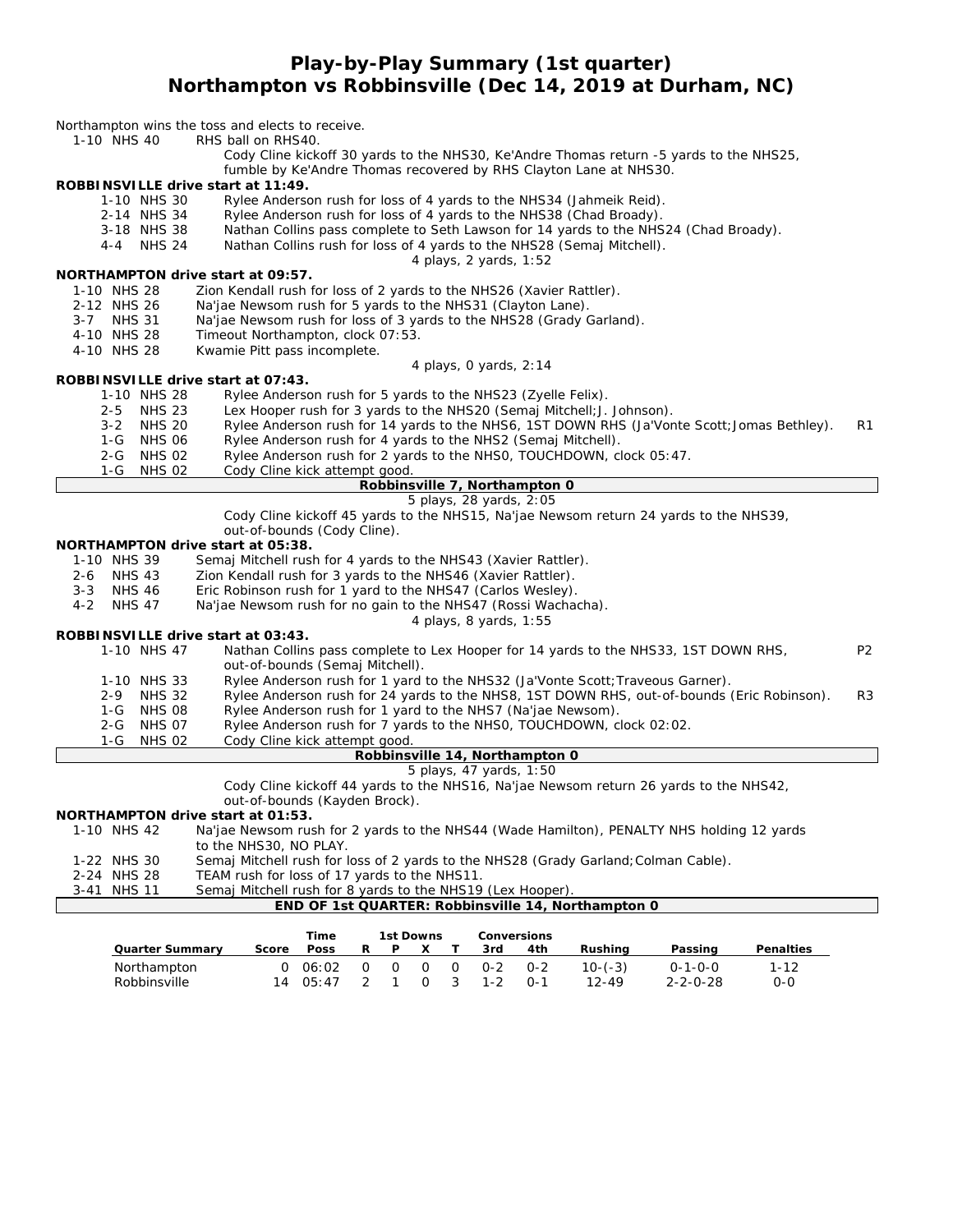#### **Quickie Statistics (1st quarter) Northampton vs Robbinsville (Dec 14, 2019 at Durham, NC)**

|                     |                                                            | <b>NHS</b>          | <b>RHS</b>                      |                                   |
|---------------------|------------------------------------------------------------|---------------------|---------------------------------|-----------------------------------|
|                     | Score                                                      | $\mathbf{O}$        | 14                              |                                   |
|                     | <b>FIRST DOWNS</b>                                         | $\overline{O}$      | 3                               |                                   |
|                     | RUSHES-YARDS (NET)                                         | $10 - -3$           | $12 - 49$                       |                                   |
|                     | PASSING YDS (NET)                                          | $\Omega$            | 28                              |                                   |
|                     | Passes Att-Comp-Int                                        | $1 - 0 - 0$         | $2 - 2 - 0$                     |                                   |
|                     | TOTAL OFFENSE PLAYS-YARDS                                  | $11--3$             | $14 - 77$                       |                                   |
|                     | Fumble Returns-Yards                                       | $O-O$               | $O-O$                           |                                   |
|                     | Punt Returns-Yards                                         | $0 - 0$             | $0-0$                           |                                   |
|                     | Kickoff Returns-Yards                                      | $3 - 50$            | $0 - 0$                         |                                   |
|                     | Interception Returns-Yards                                 | $O-O$               | $0-0$                           |                                   |
|                     | Punts (Number-Avg)                                         | $0 - 0.0$           | $0 - 0.0$                       |                                   |
|                     | Fumbles-Lost                                               | $1 - 1$             | $0-0$                           |                                   |
|                     | Penalties-Yards                                            | $1 - 12$            | $O-O$                           |                                   |
|                     | Possession Time                                            | 06:02               | 05:47                           |                                   |
|                     | <b>Third-Down Conversions</b>                              | $0$ of $3$          | $1$ of $2$                      |                                   |
|                     | Fourth-Down Conversions                                    | $0$ of $2$          | $0$ of 1                        |                                   |
| Northampton         |                                                            | Robbinsville        |                                 |                                   |
| Rushing             | No. Gain Loss Net TD<br>Lg Avg                             | Rushing             | No. Gain Loss Net TD            | Lg Avg                            |
| Semaj Mitchell      | 3<br>$\overline{2}$<br>10<br>12<br>$\circ$<br>8<br>3.3     | Rylee Anderson      | 8<br>10<br>58                   | $\overline{2}$<br>24<br>50<br>5.0 |
| Na'jae Newsom       | 3<br>5<br>3<br>$\overline{2}$<br>5<br>0<br>0.7             | Lex Hooper          | 3<br>1<br>0                     | 3<br>3<br>0<br>3.0                |
| Eric Robinson       | $\mathbf{1}$<br>$\mathsf O$<br>1<br>1<br>0<br>1<br>1.0     | Nathan Collins      | 1<br>$\Omega$<br>$\overline{4}$ | $-4$<br>$\Omega$<br>$0 - 4.0$     |
| Zion Kendall        | 3<br>$\overline{2}$<br>2<br>1<br>0<br>3<br>0.5             |                     |                                 |                                   |
|                     |                                                            |                     |                                 |                                   |
| Passing             | <u>C-A-I</u><br>Yds TD<br><b>Long Sack</b>                 | Passing             | $C-A-I$                         | Yds TD Long<br>Sack               |
| Kwamie Pitt         | $0 - 1 - 0$<br>$\Omega$<br>$\Omega$                        | Nathan Collins      | $2 - 2 - 0$<br>28               | $\Omega$<br>14                    |
| Receiving           | No. Yards<br>TD<br>Long                                    | Receiving           | No. Yards                       | TD<br>Long                        |
|                     |                                                            | Lex Hooper          | 14                              | 0<br>14                           |
|                     |                                                            | Seth Lawson         | 14<br>1                         | $\overline{O}$<br>14              |
|                     |                                                            |                     |                                 |                                   |
| Punting             | No.<br>Yds<br>Avg Long In20<br>TB                          | Punting             | Yds<br>No.                      | Avg Long In20<br>TВ               |
|                     |                                                            |                     |                                 |                                   |
| <b>Punt Returns</b> | No. Yards<br>TD.<br>Long                                   | <b>Punt Returns</b> | No. Yards<br>TD                 | Long                              |
| Kick Returns        | No. Yards<br>ТD<br>Long                                    | Kick Returns        | No. Yards<br>TD                 | Long                              |
| Na'jae Newsom       | $\overline{2}$<br>50<br>$\circ$<br>26                      |                     |                                 |                                   |
| Ke'Andre Thomas     | 1<br>$\circ$<br>O<br>O                                     |                     |                                 |                                   |
| Tackles             | UA-A<br>Total<br>Sacks<br>TFL                              | Tackles             | UA-A<br>Total                   | <b>TFL</b><br>Sacks               |
| Semaj Mitchell      | $3 - 1$<br>4<br>0.0<br>1.0                                 | Xavier Rattler      | $3 - 0$<br>3                    | 0.0<br>1.0                        |
| Chad Broady         | $2 - 0$<br>2<br>0.0<br>1.0                                 | Grady Garland       | $1 - 1$<br>2                    | 0.0<br>1.5                        |
| Ja'Vonte Scott      | $\overline{2}$<br>$0 - 2$<br>0.0<br>0.0                    | Cody Cline          | $1 - 0$<br>1                    | 0.0<br>0.0                        |
| Zyelle Felix        | $1 - 0$<br>$\mathbf{1}$<br>0.0<br>0.0                      | Kayden Brock        | $1 - 0$<br>1                    | 0.0<br>0.0                        |
|                     |                                                            |                     |                                 |                                   |
| Time<br>Qtr         | Scoring Play                                               |                     |                                 | V-H                               |
| 05:47<br>1st        | RHS - Rylee Anderson 2 yd run (Cody Cline kick), 5-28 2:05 |                     |                                 | $0 - 7$                           |
| 02:02               | RHS - Rylee Anderson 7 yd run (Cody Cline kick), 5-47 1:50 |                     |                                 | $0 - 14$                          |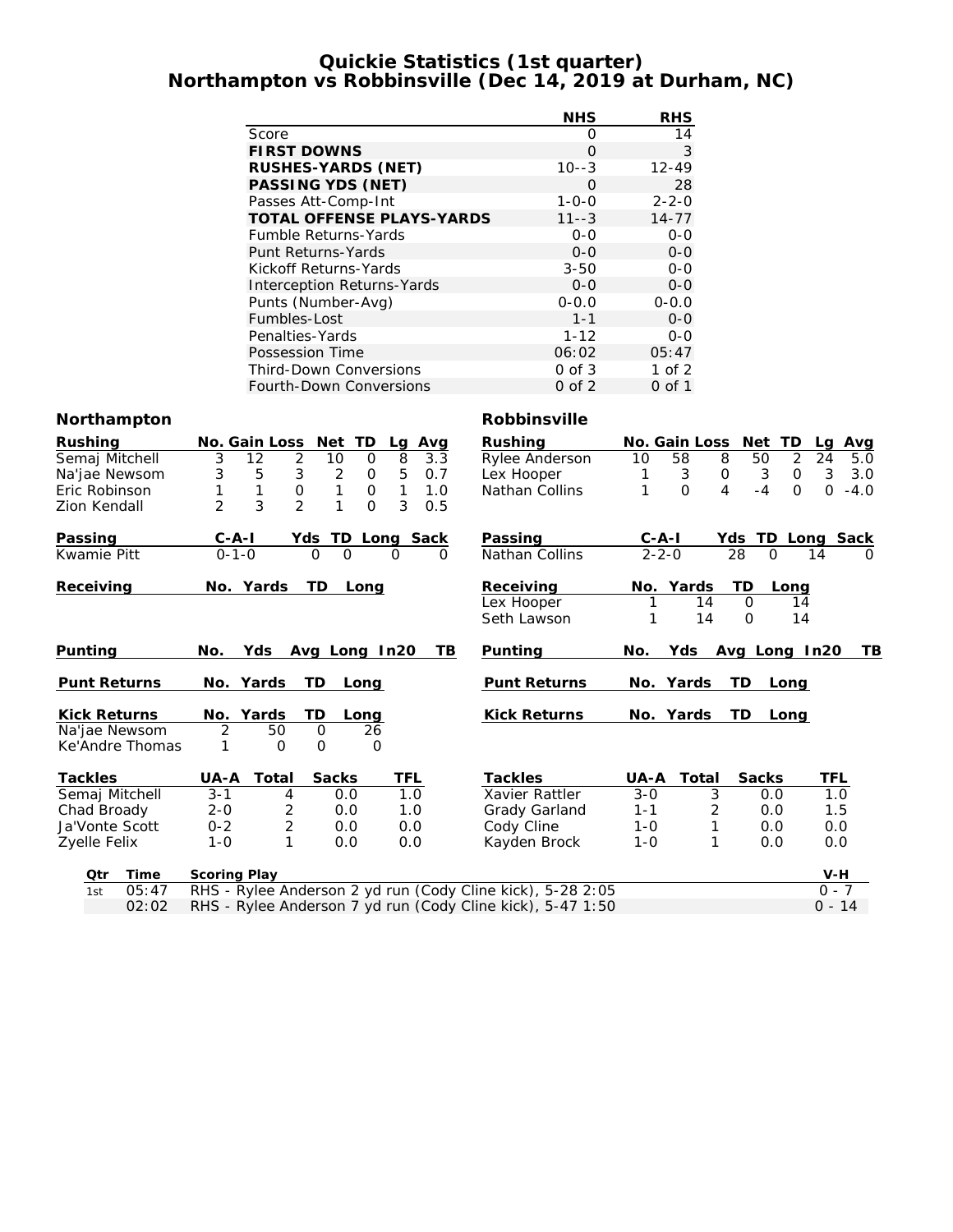## **Play-by-Play Summary (2nd quarter) Northampton vs Robbinsville (Dec 14, 2019 at Durham, NC)**

| 4-33 NHS 19<br>4-33 NHS 19                           | Start of 2nd quarter, clock 12:00.<br>Na'jae Newsom punt 38 yards to the RHS43, downed.                                                                            |    |
|------------------------------------------------------|--------------------------------------------------------------------------------------------------------------------------------------------------------------------|----|
| ROBBINSVILLE drive start at 11:50.                   | 3 plays, minus 23 yards, 2:03                                                                                                                                      |    |
| 1-10 RHS 43<br>2-12 RHS 41                           | Rylee Anderson rush for loss of 2 yards to the RHS41 (Ja'Vonte Scott; Na'jae Newsom).<br>Lex Hooper rush for 10 yards to the NHS49 (Zion Kendall; Semaj Mitchell). |    |
| 3-2 NHS 49                                           | Rylee Anderson rush for 10 yards to the NHS39, 1ST DOWN RHS (Ja'Vonte Scott).                                                                                      | R4 |
| 1-10 NHS 39<br>2-1 NHS 30                            | Rylee Anderson rush for 9 yards to the NHS30 (Eric Robinson).<br>Rylee Anderson rush for 7 yards to the NHS23, 1ST DOWN RHS (Na'jae Newsom).                       | R5 |
| 1-10 NHS 23<br><b>NHS 18</b><br>$2 - 5$              | Rylee Anderson rush for 5 yards to the NHS18 (Ja'Vonte Scott).<br>Rylee Anderson rush for 18 yards to the NHSO, 1ST DOWN RHS, TOUCHDOWN, clock 09:02.              | R6 |
| $1-G$<br><b>NHS 02</b>                               | PENALTY NHS offside defense declined.                                                                                                                              |    |
| 1-G<br><b>NHS 02</b>                                 | Cody Cline kick attempt good<br>Robbinsville 21, Northampton 0                                                                                                     |    |
| <b>RHS 40</b><br>$1-G$                               | PENALTY RHS illegal touching 3 yards to the RHS43.                                                                                                                 |    |
| 1-G RHS 43<br>$2 - G$<br><b>RHS 46</b>               | Landyn Hall rush for 3 yards to the RHS46 (Ja'Quan Davis).<br>Landyn Hall rush for loss of 5 yards to the RHS41 (Ja'Quan Davis).                                   |    |
| 3-G RHS 41                                           | Turner Jackson rush for loss of 6 yards to the RHS35 (Shyclef Cargill).                                                                                            |    |
| $4-G$<br><b>RHS 35</b>                               | Sage Buckel rush for 2 yards to the RHS37 (Ja'Quan Davis).                                                                                                         |    |
|                                                      | 11 plays, 57 yards, 5:09<br>NORTHAMPTON drive start at 06:41, RHS ball on RHS37.                                                                                   |    |
| 1-10 RHS 37                                          | Nathan Collins pass incomplete.                                                                                                                                    |    |
| 2-10 RHS 37                                          | Nathan Collins rush for 4 yards to the RHS41 (Ja'Vonte Scott).                                                                                                     |    |
| 3-6 RHS 41                                           | Seth Lawson punt 27 yards to the NHS32, Eric Robinson return 18 yards to the 50 yardline,<br>out-of-bounds (Rylee Anderson).                                       |    |
|                                                      | 2 plays, 4 yards, 1:29                                                                                                                                             |    |
| NORTHAMPTON drive start at 05:12.                    |                                                                                                                                                                    |    |
| 1-10 NHS 50<br>2-15 NHS 45                           | Na'jae Newsom rush for loss of 5 yards to the NHS45 (Rylee Anderson).                                                                                              |    |
|                                                      | Zion Kendall pass incomplete to Teven Vincent (Seth Lawson), PENALTY NHS holding 13 yards<br>to the NHS32, NO PLAY.                                                |    |
| 2-28 NHS 32                                          | Kwamie Pitt pass incomplete to Ja'Quan Davis, PENALTY NHS ineligible downfield on pass                                                                             |    |
| 3-28 NHS 32                                          | declined.<br>Timeout Northampton, clock 04:17.                                                                                                                     |    |
| 3-28 NHS 32                                          | Kwamie Pitt pass incomplete to Zion Kendall.                                                                                                                       |    |
| 4-28 NHS 32                                          | PENALTY NHS illegal procedure declined.                                                                                                                            |    |
| 4-28 NHS 32<br>4-28 NHS 32                           | Timeout Northampton, clock 04:09.                                                                                                                                  |    |
|                                                      | Na'jae Newsom punt 37 yards to the RHS31, Seth Lawson return 23 yards to the NHS46 (J.<br>Johnson).                                                                |    |
|                                                      | 3 plays, minus 18 yards, 1:16                                                                                                                                      |    |
| ROBBINSVILLE drive start at 03:56.<br>1-10 NHS 46    | Rylee Anderson rush for no gain to the NHS46 (Jahmeik Reid).                                                                                                       |    |
| 2-10 NHS 46                                          | Lex Hooper rush for 25 yards to the NHS21, 1ST DOWN RHS (Zion Kendall).                                                                                            | R7 |
| 1-10 NHS 21                                          | Lex Hooper rush for 6 yards to the NHS15 (Teven Vincent).                                                                                                          |    |
| 2-4 NHS 15                                           | Rylee Anderson rush for 1 yard to the NHS14 (Zyelle Felix; Ja'Vonte Scott).                                                                                        |    |
| $3 - 3$<br><b>NHS 14</b><br>$4-6$<br><b>NHS 17</b>   | Nathan Collins sacked for loss of 3 yards to the NHS17 (Zyelle Felix; Teven Vincent).<br>Nathan Collins pass incomplete to Seth Lawson.                            |    |
|                                                      | 6 plays, 29 yards, 2:29                                                                                                                                            |    |
| NORTHAMPTON drive start at 01:27.                    |                                                                                                                                                                    |    |
| 1-10 NHS 17<br>1-15 NHS 12                           | PENALTY NHS substitution infraction 5 yards to the NHS12.<br>Kwamie Pitt pass complete to Zion Kendall for 6 yards to the NHS18 (Wade Hamilton; Lex                |    |
|                                                      | Hooper).                                                                                                                                                           |    |
| <b>NHS 18</b><br>$2 - 9$                             | Kwamie Pitt sacked for loss of 3 yards to the NHS15 (Colman Cable), fumble by Kwamie Pitt                                                                          |    |
|                                                      | recovered by RHS Candler Edwards at NHS15.<br>2 plays, minus 2 yards, 0:43                                                                                         |    |
| ROBBINSVILLE drive start at 00:44.                   |                                                                                                                                                                    |    |
| 1-10 NHS 15                                          | Lex Hooper rush for 2 yards to the NHS13 (Zyelle Felix).                                                                                                           |    |
| $2 - 8$<br><b>NHS 13</b><br><b>NHS 13</b><br>$2 - 8$ | Timeout Robbinsville, clock 00:38.                                                                                                                                 |    |
| <b>NHS 13</b><br>$3 - 8$                             | Nathan Collins pass incomplete to Rylee Anderson.<br>Nathan Collins pass incomplete to Clayton Lane.                                                               |    |
| <b>NHS 13</b><br>$4 - 8$                             | PENALTY NHS offside defense 5 yards to the NHS8.                                                                                                                   |    |
| <b>NHS 08</b><br>$4 - 3$                             | Cody Cline field goal attempt from 25 GOOD, clock 00:23.                                                                                                           |    |
|                                                      | Robbinsville 24, Northampton 0<br>4 plays, 7 yards, 0:21                                                                                                           |    |
|                                                      | Cody Cline kickoff 20 yards to the NHS40, fair catch by Teven Vincent.                                                                                             |    |

**NORTHAMPTON drive start at 00:23.**

- 1-10 NHS 40 Na'jae Newsom pass incomplete to Ja'Quan Davis.
- 2-10 NHS 40 Ja'Quan Davis rush for 2 yards to the NHS42 (Kamron Mcguire).
- 3-8 NHS 42 PENALTY NHS illegal procedure 10 yards to the NHS32.
	- End of half, clock 00:00.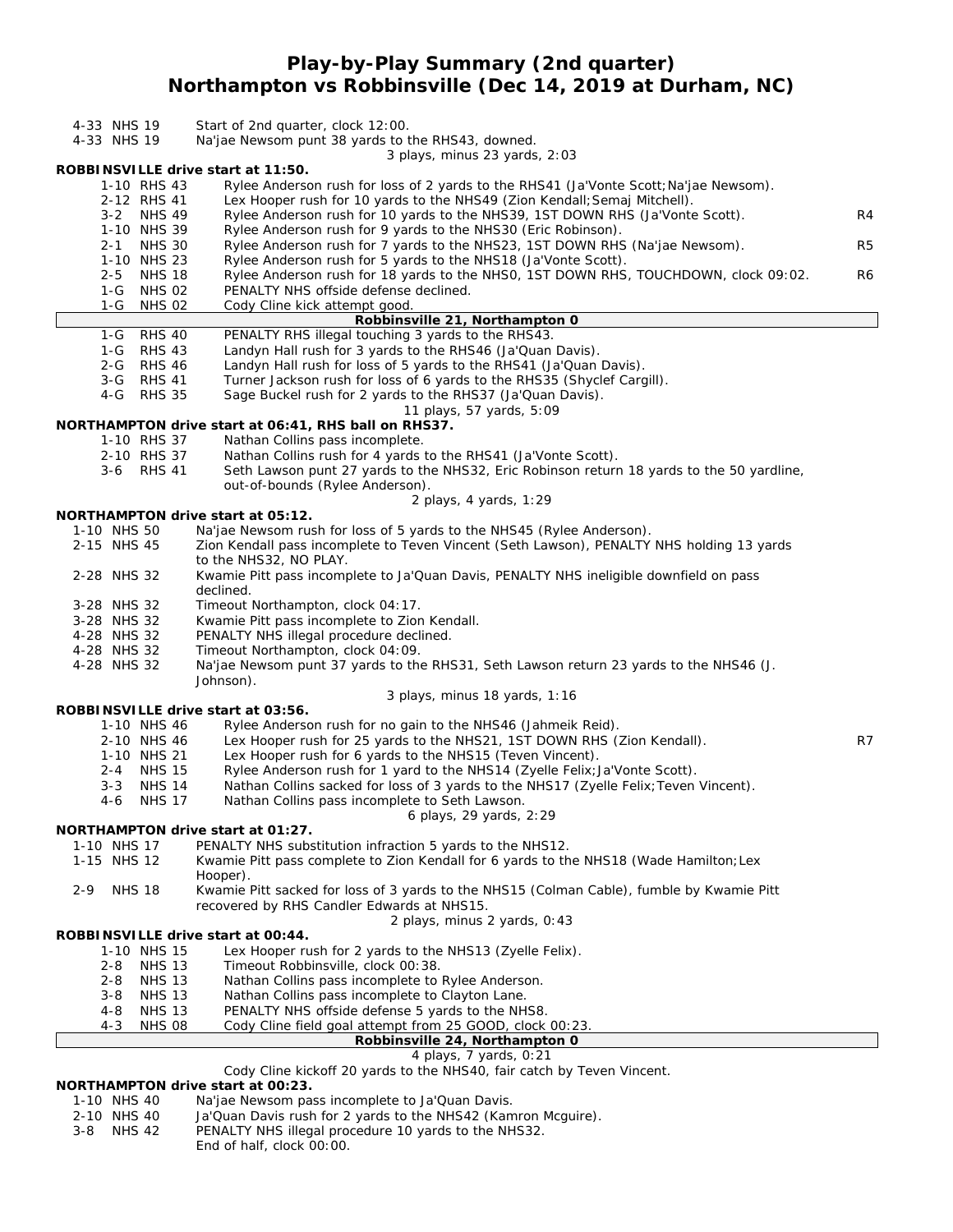## **Play-by-Play Summary (2nd quarter) Northampton vs Robbinsville (Dec 14, 2019 at Durham, NC)**

*2 plays, minus 8 yards, 12:23* Start of 3rd quarter, clock 12:00, NHS ball on NHS40, PENALTY NHS offside 3 yards to the NHS35, NO PLAY, PENALTY NHS offside 5 yards to the NHS30, NO PLAY. **END OF 2nd QUARTER: Robbinsville 24, Northampton 0**

|                 |       | Time            | 1st Downs |   |   |         | Conversions |          |                 |           |
|-----------------|-------|-----------------|-----------|---|---|---------|-------------|----------|-----------------|-----------|
| Quarter Summarv | Score | Poss            | P         |   |   | 3rd     | 4th         | Rushina  | Passing         | Penalties |
| Northampton     |       | $0 \quad 02:32$ | $\Omega$  | 0 | 0 | 0-1     | $O - O$     | $3-(-6)$ | 1-4-0-6         | $6 - 41$  |
| Robbinsville    | 10.   | 09:28           |           |   | 4 | $1 - 4$ | $0 - 2$     | 18-86    | $0 - 4 - 0 - 0$ | $1 - 3$   |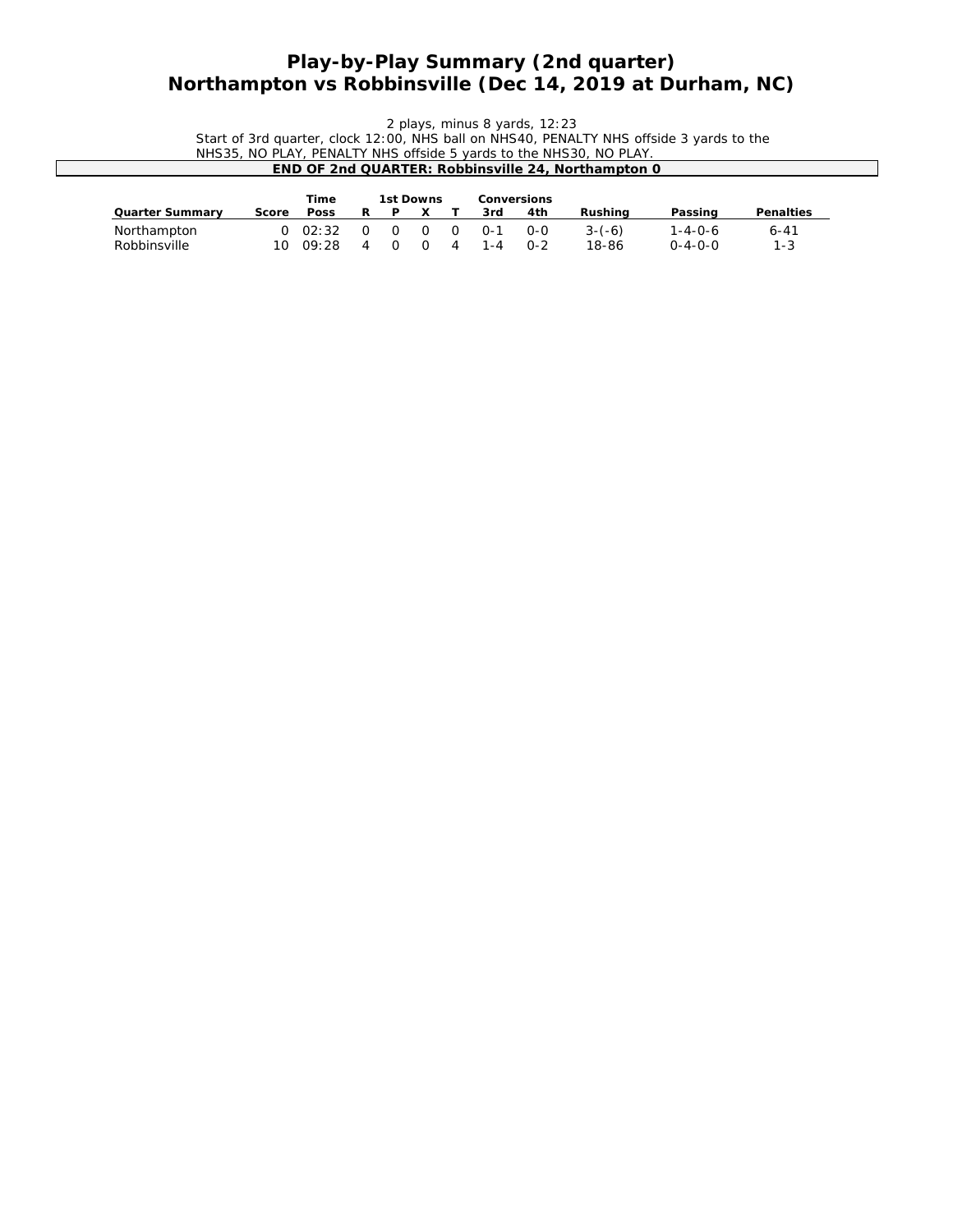### **Quickie Statistics (Halftime) Northampton vs Robbinsville (Dec 14, 2019 at Durham, NC)**

|                                | <b>NHS</b>   | <b>RHS</b>           |
|--------------------------------|--------------|----------------------|
| Score                          | $\Omega$     | 24                   |
| <b>FIRST DOWNS</b>             | $\Omega$     | 7                    |
| RUSHES-YARDS (NET)             | $13 - -9$    | $30 - 135$           |
| PASSING YDS (NET)              | 6            | 28                   |
| Passes Att-Comp-Int            | $5 - 1 - 0$  | $6 - 2 - 0$          |
| TOTAL OFFENSE PLAYS-YARDS      | $18 - -3$    | $36 - 163$           |
| <b>Fumble Returns-Yards</b>    | $O-O$        | $0 - 0$              |
| Punt Returns-Yards             | $1 - 18$     | $1 - 23$             |
| Kickoff Returns-Yards          | $3 - 50$     | $O-O$                |
| Interception Returns-Yards     | $O-O$        | $0 - 0$              |
| Punts (Number-Avg)             | $2 - 37.5$   | $1 - 27.0$           |
| Fumbles-Lost                   | $2 - 2$      | $0-0$                |
| Penalties-Yards                | $7 - 53$     | $1 - 3$              |
| Possession Time                | 08:34        | 15:15                |
| Third-Down Conversions         | $0$ of $4$   | $2$ of 6             |
| Fourth-Down Conversions        | $0$ of $2$   | $0$ of $3$           |
|                                | Robbinsville |                      |
| No. Gain Loss Net TD<br>La Ava | Rushing      | No. Gain Loss Net TD |

# **Northampton**

| Rushing             | <b>Net</b><br>Avg<br>No. Gain Loss<br>TD<br>Lg                                                       | Rushing                 | No. Gain Loss                      | Net<br>TD                         | Avg<br>La             |  |  |  |
|---------------------|------------------------------------------------------------------------------------------------------|-------------------------|------------------------------------|-----------------------------------|-----------------------|--|--|--|
| Semaj Mitchell      | $\overline{3}$<br>$\overline{2}$<br>$\overline{8}$<br>$\overline{12}$<br>$\overline{0}$<br>3.3<br>10 | Rylee Anderson          | 18<br>108                          | $\overline{3}$<br>10<br>98        | 24<br>5.4             |  |  |  |
| Ja'Quan Davis       | $\sqrt{2}$<br>$\frac{2}{3}$<br>$\overline{c}$<br>$\mathsf O$<br>2.0<br>1<br>0                        | Lex Hooper              | 5<br>46                            | 46<br>$\mathsf O$<br>$\mathsf{O}$ | 25<br>9.2             |  |  |  |
| Zion Kendall        | $\overline{2}$<br>$\mathbf{1}$<br>3<br>$\overline{2}$<br>$\mathsf{O}$<br>0.5                         | Sage Buckel             | $\overline{2}$<br>1                | $\mathsf{O}$<br>$\mathsf O$<br>2  | $\overline{2}$<br>2.0 |  |  |  |
| Eric Robinson       | $\mathbf{1}$<br>$\overline{O}$<br>1<br>0<br>1<br>1<br>1.0                                            | Landyn Hall             | 3<br>$\overline{2}$                | 5<br>$-2$<br>$\Omega$             | 3<br>$-1.0$           |  |  |  |
| Passing             | TD<br>C-A-I<br>Long Sack<br>Yds                                                                      | Passing                 | <u>C-A-I</u>                       | Yds TD                            | Long Sack             |  |  |  |
| Kwamie Pitt         | $1 - 4 - 0$<br>$\circ$<br>6<br>6                                                                     | Nathan Collins<br>1     | $2 - 6 - 0$                        | 28<br>$\Omega$                    | 14                    |  |  |  |
| Na'jae Newsom       | $0 - 1 - 0$<br>$\mathsf{O}\xspace$<br>$\mathbf 0$<br>$\mathbf{O}$                                    | 0                       |                                    |                                   |                       |  |  |  |
| Receiving           | TD<br>No. Yards<br>Long                                                                              | Receiving               | Yards<br>No.                       | TD.<br>Long                       |                       |  |  |  |
| Zion Kendall        | $\overline{0}$<br>6<br>1<br>6                                                                        | Lex Hooper              | 14<br>1                            | $\Omega$<br>14                    |                       |  |  |  |
|                     |                                                                                                      | Seth Lawson             | 14                                 | $\Omega$<br>14                    |                       |  |  |  |
| Punting             | No.<br>Yds<br>Avg Long In20                                                                          | Punting<br>TВ           | Yds<br>No.                         | Avg Long In20                     | TВ                    |  |  |  |
| Na'jae Newsom       | $\mathfrak{D}$<br>75<br>37.5<br>38<br>$\Omega$                                                       | $\Omega$<br>Seth Lawson | 27                                 | 27.0<br>27                        | $\Omega$<br>$\Omega$  |  |  |  |
| <b>Punt Returns</b> | TD<br>Yards<br>No.<br>Long                                                                           | Punt Returns            | No. Yards                          | TD<br>L <sub>ong</sub>            |                       |  |  |  |
| Eric Robinson       | 18<br>$\Omega$<br>18                                                                                 | Seth Lawson             | 23                                 | 23<br>$\Omega$                    |                       |  |  |  |
| <b>Kick Returns</b> | No. Yards<br>TD<br>Long                                                                              | Kick Returns            | No. Yards                          | TD<br>Long                        |                       |  |  |  |
| Na'jae Newsom       | $\overline{2}$<br>50<br>$\Omega$<br>26                                                               |                         |                                    |                                   |                       |  |  |  |
| Ke'Andre Thomas     | $\mathcal{O}$<br>1<br>$\circ$<br>0                                                                   |                         |                                    |                                   |                       |  |  |  |
| Tackles             | Sacks<br>TFL<br>UA-A<br>Total                                                                        | Tackles                 | UA-A<br>Total                      | Sacks                             | TFL                   |  |  |  |
| Ja'Vonte Scott      | $3 - 4$<br>7<br>0.5<br>0.0                                                                           | Xavier Rattler          | $3-0$<br>3                         | 0.0                               | 1.0                   |  |  |  |
| Semaj Mitchell      | $3 - 2$<br>5<br>0.0<br>1.0                                                                           | Rylee Anderson          | $\overline{2}$<br>$2 - 0$          | 0.0                               | 1.0                   |  |  |  |
| Zyelle Felix        | $2 - 2$<br>4<br>0.5<br>0.5                                                                           | Colman Cable            | $\overline{\mathbf{c}}$<br>$1 - 1$ | 1.0                               | 1.5                   |  |  |  |
| Ja'Quan Davis       | 3<br>$3 - 0$<br>0.0<br>1.0                                                                           | Lex Hooper              | $\overline{2}$<br>$1 - 1$          | 0.0                               | 0.0                   |  |  |  |
| Time<br>Qtr         | Scoring Play                                                                                         |                         |                                    |                                   | $V-H$                 |  |  |  |
| 05:47<br>1st        | RHS - Rylee Anderson 2 yd run (Cody Cline kick), 5-28 2:05                                           |                         |                                    |                                   | $0 - 7$               |  |  |  |
| 02:02               | RHS - Rylee Anderson 7 yd run (Cody Cline kick), 5-47 1:50                                           |                         |                                    |                                   | $0 - 14$              |  |  |  |
| 09:02<br>2nd        | RHS - Rylee Anderson 18 yd run (Cody Cline kick), 11-57 5:09                                         |                         |                                    |                                   | $0 - 21$              |  |  |  |
| 00:23               | RHS - Cody Cline 25 yd field goal, 4-7 0:21<br>$0 - 24$                                              |                         |                                    |                                   |                       |  |  |  |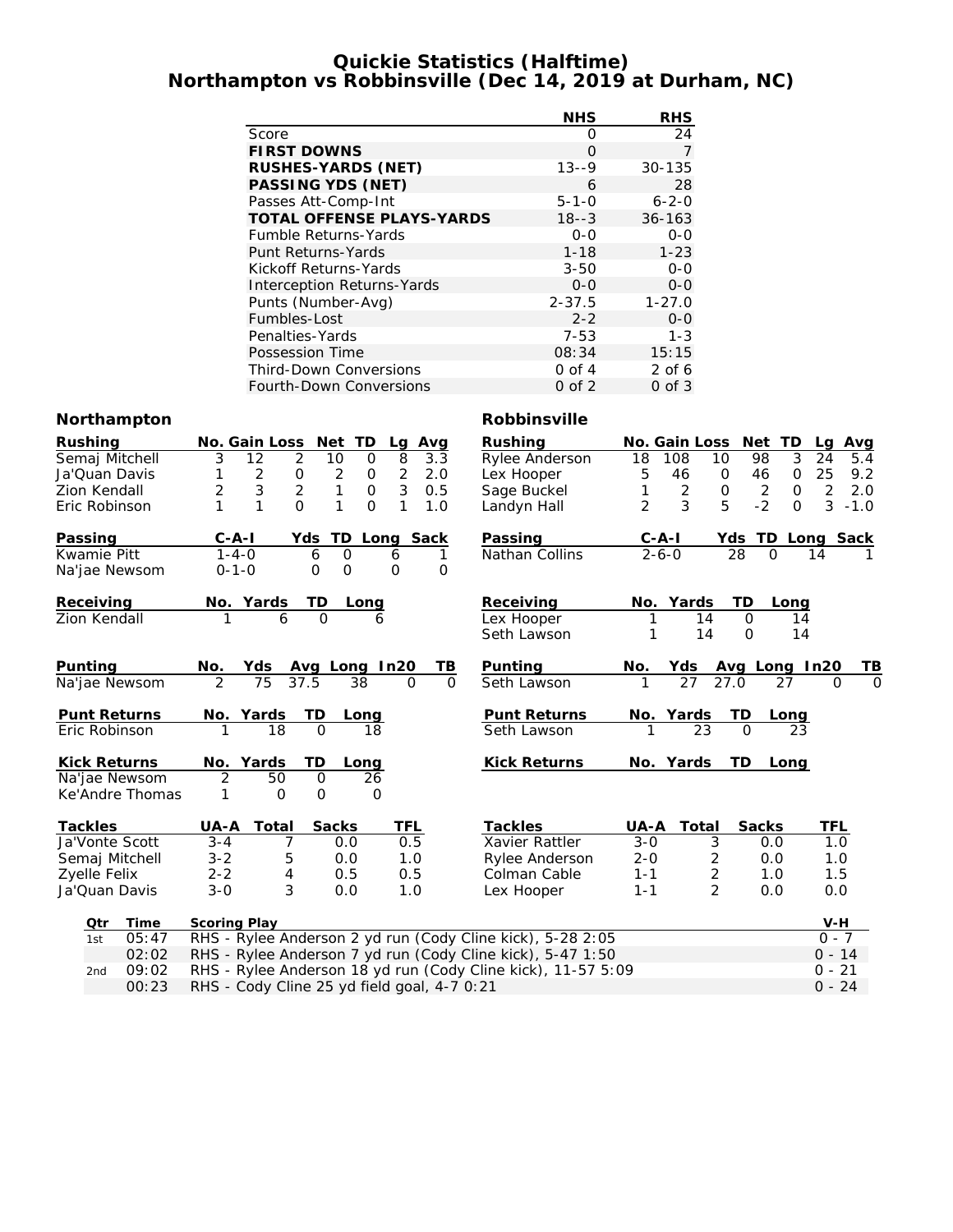## **Play-by-Play Summary (3rd quarter) Northampton vs Robbinsville (Dec 14, 2019 at Durham, NC)**

|            |                                          | Start of 3rd quarter, clock 12:00.<br>Start of 3rd quarter, clock 12:00, NHS ball on NHS40.<br>Na'jae Newsom kickoff 17 yards to the RHS43, downed.<br>ROBBINSVILLE drive start at 11:56.                                           |                 |
|------------|------------------------------------------|-------------------------------------------------------------------------------------------------------------------------------------------------------------------------------------------------------------------------------------|-----------------|
|            | 1-10 RHS 43<br>2-6 RHS 47<br>1-10 NHS 45 | Rylee Anderson rush for 4 yards to the RHS47 (J. Johnson).<br>Rylee Anderson rush for 8 yards to the NHS45, 1ST DOWN RHS (Jahmeik Reid).<br>Lex Hooper rush for 12 yards to the NHS33, 1ST DOWN RHS (Na'jae Newsom; Jomas Bethley). | R8<br>R9        |
|            | 1-10 NHS 33                              | Lex Hooper rush for 10 yards to the NHS23, 1ST DOWN RHS (Ja'Vonte Scott; Jahmeik Reid).                                                                                                                                             | <b>R10</b>      |
|            | 1-10 NHS 23<br><b>NHS 09</b><br>1-G      | Rylee Anderson rush for 14 yards to the NHS9, 1ST DOWN RHS (Jamuri Moody; Eric Robinson).<br>Rylee Anderson rush for no gain to the NHS9 (Jamuri Moody; Ja'Vonte Scott).                                                            | R <sub>11</sub> |
|            | <b>NHS 09</b><br>$2 - G$                 | Rylee Anderson rush for 1 yard to the NHS8 (Ja'Vonte Scott; Elijah Holland).                                                                                                                                                        |                 |
|            | <b>NHS 08</b><br>$3-G$                   | Lex Hooper rush for 6 yards to the NHS2 (Ja'Vonte Scott; Jahmeik Reid).                                                                                                                                                             |                 |
|            | $4-G$<br><b>NHS 02</b><br><b>NHS 02</b>  | Rylee Anderson rush for 2 yards to the NHSO, TOUCHDOWN, clock 08:39.<br>Cody Cline kick attempt good.                                                                                                                               |                 |
|            | 1-G                                      | Robbinsville 31, Northampton 0                                                                                                                                                                                                      |                 |
|            |                                          | 9 plays, 57 yards, 3:17                                                                                                                                                                                                             |                 |
|            |                                          | Cody Cline kickoff 23 yards to the NHS37, fair catch by Ja'Vonte Scott.                                                                                                                                                             |                 |
|            | 1-10 NHS 37                              | NORTHAMPTON drive start at 08:39.<br>Timeout Northampton, clock 08:39.                                                                                                                                                              |                 |
|            | 1-10 NHS 37                              | Zion Kendall rush for 2 yards to the NHS39 (Colman Cable).                                                                                                                                                                          |                 |
|            | 2-8 NHS 39                               | J. Johnson rush for 1 yard to the NHS40 (Candler Edwards).                                                                                                                                                                          |                 |
| $3 - 7$    | <b>NHS 40</b>                            | Zion Kendall rush for 4 yards to the NHS44 (Xavier Rattler), PENALTY RHS face mask 15                                                                                                                                               | X1              |
|            |                                          | yards to the RHS41, 1ST DOWN NHS.                                                                                                                                                                                                   |                 |
|            | 1-10 RHS 41<br>1-10 RHS 41               | 1st and 10.<br>Na'jae Newsom rush for 9 yards to the RHS32 (Seth Lawson; Clayton Lane).                                                                                                                                             |                 |
| $2 - 1$    | <b>RHS 32</b>                            | Eric Robinson rush for 5 yards to the RHS27, 1ST DOWN NHS (Wade Hamilton).                                                                                                                                                          | R <sub>2</sub>  |
|            | 1-10 RHS 27                              | Zion Kendall rush for 6 yards to the RHS21 (Xavier Rattler; Grady Garland).                                                                                                                                                         |                 |
| 2-4        | <b>RHS 21</b>                            | Semaj Mitchell rush for 2 yards to the RHS19 (Candler Edwards).                                                                                                                                                                     |                 |
| $3 - 2$    | <b>RHS 19</b>                            | Zion Kendall rush for loss of 4 yards to the RHS23 (Rossi Wachacha).                                                                                                                                                                |                 |
| 4-6        | <b>RHS 23</b>                            | Zion Kendall pass complete to Na'jae Newsom for 23 yards to the RHSO, 1ST DOWN NHS,<br>TOUCHDOWN, clock 04:01.                                                                                                                      | P3              |
| 1-G        | <b>RHS 02</b>                            | Zion Kendall pass attempt to Eric Robinson good.                                                                                                                                                                                    |                 |
|            |                                          | Robbinsville 31, Northampton 8                                                                                                                                                                                                      |                 |
|            |                                          |                                                                                                                                                                                                                                     |                 |
|            | 1-G NHS 40                               | PENALTY NHS offside 5 yards to the NHS35.                                                                                                                                                                                           |                 |
|            |                                          | 9 plays, 63 yards, 4:41<br>Na'jae Newsom kickoff 16 yards to the RHS49, on-side kick, recovered by NHS Eric Robinson<br>on NHS49.                                                                                                   |                 |
|            |                                          | NORTHAMPTON drive start at 03:58.                                                                                                                                                                                                   |                 |
|            | 1-10 NHS 49                              | Semaj Mitchell rush for 3 yards to the RHS48 (Rossi Wachacha), PENALTY NHS holding 10                                                                                                                                               |                 |
|            |                                          | yards to the NHS39, NO PLAY.                                                                                                                                                                                                        |                 |
|            | 1-20 NHS 39<br>2-20 NHS 39               | Zion Kendall pass incomplete to Ja'Quan Davis.<br>Zion Kendall pass complete to Elijah Holland for 19 yards to the RHS42 (Wade Hamilton).                                                                                           |                 |
|            | 3-1 RHS 42                               | Zion Kendall rush for 25 yards to the RHS17, 1ST DOWN NHS, out-of-bounds (Seth Lawson).                                                                                                                                             | R4              |
|            | 1-10 RHS 17                              | Timeout Robbinsville, clock 02:35.                                                                                                                                                                                                  |                 |
|            | 1-10 RHS 17                              | Eric Robinson rush for 2 yards to the RHS15 (Rossi Wachacha; Rylee Anderson).                                                                                                                                                       |                 |
| 2-8<br>1-G | <b>RHS 15</b><br><b>RHS 02</b>           | Zion Kendall rush for 15 yards to the RHSO, 1ST DOWN NHS, TOUCHDOWN, clock 01:51.                                                                                                                                                   | R5              |
|            |                                          | Zion Kendall pass attempt failed.<br>Robbinsville 31, Northampton 14                                                                                                                                                                |                 |
|            |                                          | 5 plays, 51 yards, 2:07                                                                                                                                                                                                             |                 |
|            |                                          | Na'jae Newsom kickoff 23 yards to the RHS37, downed.                                                                                                                                                                                |                 |
|            | 1-10 RHS 37                              | ROBBINSVILLE drive start at 01:51.                                                                                                                                                                                                  |                 |
|            |                                          | Rylee Anderson rush for 15 yards to the NHS48, 1ST DOWN RHS (Eric Robinson), PENALTY NHS<br>personal foul declined.                                                                                                                 | R <sub>12</sub> |
|            | 1-10 NHS 48                              | Lex Hooper rush for 10 yards to the NHS38, 1ST DOWN RHS (Zyelle Felix).                                                                                                                                                             | R <sub>13</sub> |
|            | 1-10 NHS 38                              | Rylee Anderson rush for 6 yards to the NHS32 (J. Johnson).                                                                                                                                                                          |                 |
|            | <b>NHS 32</b><br>$2 - 4$                 | 1st and 10.                                                                                                                                                                                                                         |                 |
|            | 1-10 NHS 32                              | Rylee Anderson rush for 8 yards to the NHS24 (Eric Robinson).<br>END OF 3rd QUARTER: Robbinsville 31, Northampton 14                                                                                                                |                 |
|            |                                          |                                                                                                                                                                                                                                     |                 |
|            |                                          | Time<br>1st Downs<br>Conversions                                                                                                                                                                                                    |                 |
|            | Quarter Summary<br>Northampton           | Poss<br>3rd<br>Score<br>R<br>Ρ<br>Х<br>Τ<br>4th<br>Rushing<br>Passing<br>Penalties<br>5<br>18:48<br>3<br>$\mathbf{1}$<br>1<br>$1 - 2$<br>$1 - 1$<br>$11 - 67$<br>$2 - 3 - 0 - 42$<br>$2 - 15$<br>14                                 |                 |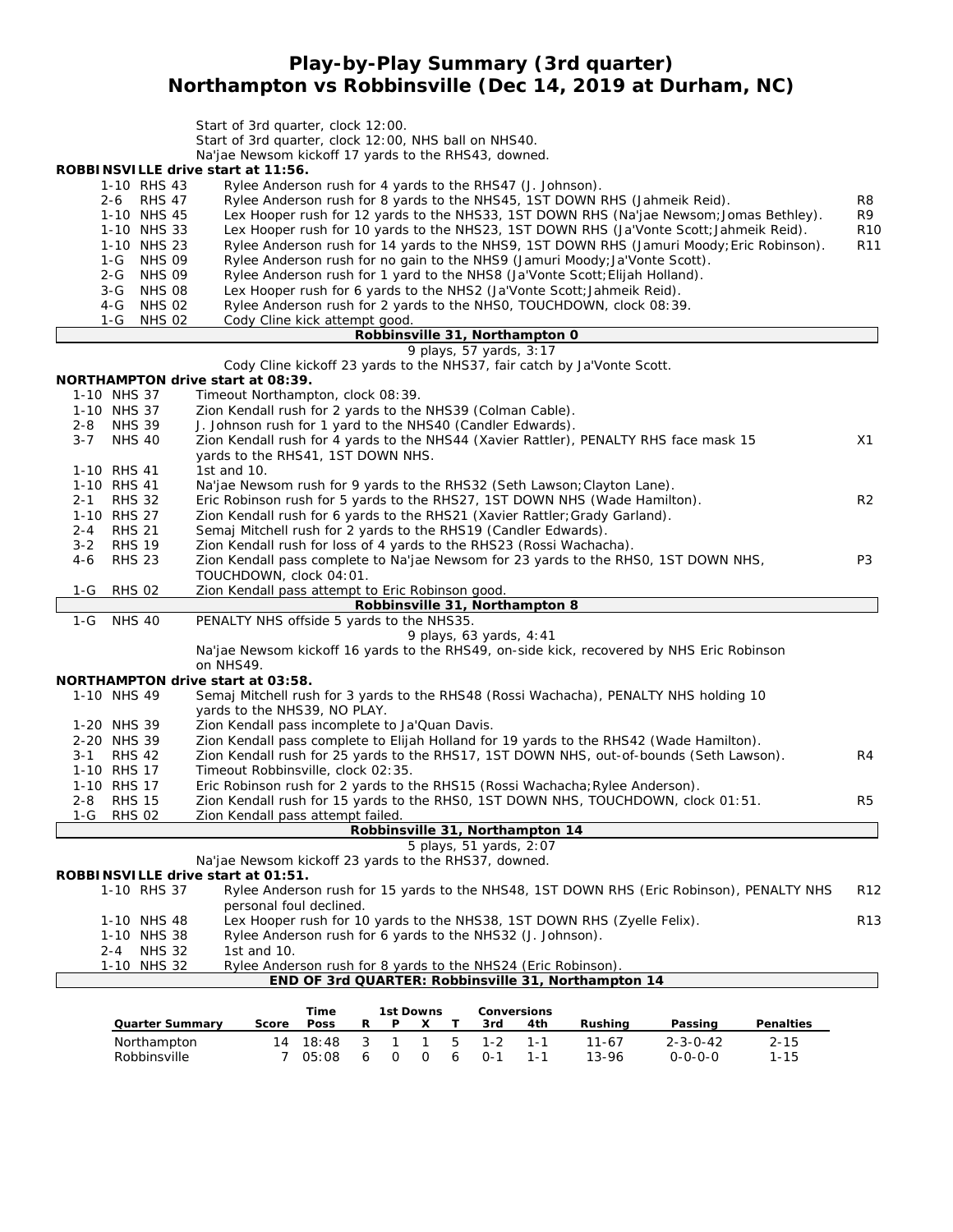#### **Quickie Statistics (3rd quarter) Northampton vs Robbinsville (Dec 14, 2019 at Durham, NC)**

|                                  | <b>NHS</b>  | RHS         |
|----------------------------------|-------------|-------------|
| Score                            | 14          | 31          |
| <b>FIRST DOWNS</b>               | 5           | 13          |
| RUSHES-YARDS (NET)               | $24 - 58$   | 43-231      |
| PASSING YDS (NET)                | 48          | 28          |
| Passes Att-Comp-Int              | $8 - 3 - 0$ | $6 - 2 - 0$ |
| <b>TOTAL OFFENSE PLAYS-YARDS</b> | $32 - 106$  | 49-259      |
| <b>Fumble Returns-Yards</b>      | $0 - 0$     | $0 - 0$     |
| Punt Returns-Yards               | $1 - 18$    | $1 - 23$    |
| Kickoff Returns-Yards            | $3 - 50$    | $0 - 0$     |
| Interception Returns-Yards       | $0 - 0$     | $0 - 0$     |
| Punts (Number-Avg)               | $2 - 37.5$  | $1 - 27.0$  |
| Fumbles-Lost                     | $2 - 2$     | $0 - 0$     |
| Penalties-Yards                  | $9 - 68$    | $2 - 18$    |
| Possession Time                  | 27:22       | 20:23       |
| <b>Third-Down Conversions</b>    | 1 of 6      | 2 of 7      |
| Fourth-Down Conversions          | 1 of 3      | 1 of 4      |

#### **Northampton Robbinsville**

| Rushing                         | No. Gain Loss<br>Net<br>TD<br>Avg<br>Lg                                                                   | Rushing             | No. Gain Loss            | Net<br><b>TD</b>                       | <u>Avg</u><br>La      |  |  |  |
|---------------------------------|-----------------------------------------------------------------------------------------------------------|---------------------|--------------------------|----------------------------------------|-----------------------|--|--|--|
| Zion Kendall                    | 8<br>25<br>55<br>6<br>49<br>$\mathbf{1}$<br>6.1                                                           | Rylee Anderson      | 27<br>166<br>10          | 156<br>4                               | 24<br>5.8             |  |  |  |
| Semaj Mitchell                  | $\overline{2}$<br>12<br>8<br>4<br>14<br>O<br>3.0                                                          | Lex Hooper          | 9<br>84<br>$\mathbf 0$   | 84<br>0                                | 25<br>9.3             |  |  |  |
| Eric Robinson                   | 5<br>3<br>O<br>8<br>2.7<br>8<br>$\circ$                                                                   | Sage Buckel         | 2<br>$\mathsf{O}$<br>1   | 2<br>$\mathbf{O}$                      | $\overline{2}$<br>2.0 |  |  |  |
| Na'jae Newsom                   | 5<br>8<br>9<br>6<br>$\overline{O}$<br>1.2<br>14                                                           | Landyn Hall         | $\overline{2}$<br>3<br>5 | $-2$<br>$\Omega$                       | 3<br>$-1.0$           |  |  |  |
| Passing                         | $C - A - I$<br>TD<br>Long Sack<br>Yds                                                                     | Passing             | $C - A - I$              | Yds TD                                 | Long Sack             |  |  |  |
| <b>Kwamie Pitt</b>              | $1 - 4 - 0$<br>$\overline{O}$<br>6<br>6<br>1                                                              | Nathan Collins      | $\overline{2} - 6 - 0$   | 28<br>$\Omega$                         | 14                    |  |  |  |
| Zion Kendall                    | 42<br>$2 - 3 - 0$<br>1<br>23<br>0                                                                         |                     |                          |                                        |                       |  |  |  |
| Receiving                       | TD<br>Yards<br>No.<br>Long                                                                                | Receiving           | Yards<br>No.             | TD<br>Long                             |                       |  |  |  |
| Na'jae Newsom                   | 23<br>1<br>23<br>1                                                                                        | Lex Hooper          | 14<br>1                  | $\Omega$<br>14                         |                       |  |  |  |
| Elijah Holland                  | 19<br>19<br>$\mathcal{O}$<br>1                                                                            | Seth Lawson         | 14<br>1                  | 14<br>$\Omega$                         |                       |  |  |  |
| Zion Kendall                    | 1<br>6<br>$\Omega$<br>6                                                                                   |                     |                          |                                        |                       |  |  |  |
| Punting                         | Avg Long In20<br>TВ<br>No.<br>Yds                                                                         | Punting             | <u>Yds</u><br>No.        |                                        | TВ                    |  |  |  |
| Na'jae Newsom                   | 37.5<br>$\mathfrak{D}$<br>75<br>38<br>$\Omega$<br>$\Omega$                                                | Seth Lawson         | $\overline{27}$          | Avg Long In20<br>27.0 27 0             | $\Omega$              |  |  |  |
| Punt Returns                    | <u>TD</u><br>Yards<br>No.<br>Long                                                                         | <b>Punt Returns</b> | <u>No. Yards</u>         | ТD<br>Long                             |                       |  |  |  |
| Eric Robinson                   | $\overline{18}$<br>$\overline{O}$<br>18                                                                   | Seth Lawson         | $\overline{23}$          | $\overline{\Omega}$<br>$\overline{23}$ |                       |  |  |  |
| Kick Returns                    | ТD<br>No.<br>Yards<br>Long                                                                                | Kick Returns        | No. Yards                | TD<br>Long                             |                       |  |  |  |
| Na'jae Newsom                   | $\overline{2}$<br>$\mathsf{O}$<br>50<br>26                                                                |                     |                          |                                        |                       |  |  |  |
| Ke'Andre Thomas                 | $\Omega$<br>0<br>$\Omega$                                                                                 |                     |                          |                                        |                       |  |  |  |
| Tackles                         | UA-A<br>Total<br>Sacks<br>TFL                                                                             | Tackles             | UA-A<br>Total            | Sacks                                  | TFL                   |  |  |  |
| Ja'Vonte Scott                  | $3 - 8$<br>0.5<br>11<br>0.0                                                                               | Xavier Rattler      | $4 - 1$<br>5             | 0.0                                    | 1.0                   |  |  |  |
| Eric Robinson                   | 0.0<br>$4 - 1$<br>5<br>0.0                                                                                | Wade Hamilton       | $2 - 1$<br>3             | 0.0                                    | 0.0                   |  |  |  |
| Semaj Mitchell                  | $3 - 2$<br>5<br>0.0<br>1.0                                                                                | Colman Cable        | 3<br>$2 - 1$             | 1.0                                    | 1.5                   |  |  |  |
| Jahmeik Reid                    | 5<br>$3 - 2$<br>1.0<br>0.0                                                                                | Rylee Anderson      | 3<br>$2 - 1$             | 0.0                                    | 1.0                   |  |  |  |
| Qtr<br>Time                     | Scoring Play                                                                                              |                     |                          |                                        | $V-H$                 |  |  |  |
| 05:47<br>1st                    | RHS - Rylee Anderson 2 yd run (Cody Cline kick), 5-28 2:05                                                |                     |                          |                                        | $0 - 7$               |  |  |  |
| 02:02                           | RHS - Rylee Anderson 7 yd run (Cody Cline kick), 5-47 1:50                                                |                     |                          |                                        | $0 - 14$              |  |  |  |
| 09:02<br>2nd                    | RHS - Rylee Anderson 18 yd run (Cody Cline kick), 11-57 5:09                                              |                     |                          |                                        | $0 - 21$              |  |  |  |
| 00:23                           | RHS - Cody Cline 25 yd field goal, 4-7 0:21                                                               |                     |                          |                                        | $0 - 24$              |  |  |  |
| 08:39<br>3rd                    | RHS - Rylee Anderson 2 yd run (Cody Cline kick), 9-57 3:17                                                |                     |                          |                                        | $0 - 31$              |  |  |  |
| $\bigcap$ $\bigcap$ $\bigcap$ 1 | NHS - Na'iae Newsom 23 yd nass from Zion Kendall (Fric Pobinson nass from Zion Kendall), 9-63<br>$R - 31$ |                     |                          |                                        |                       |  |  |  |

04:01 NHS - Na'jae Newsom 23 yd pass from Zion Kendall (Eric Robinson pass from Zion Kendall), 9-63 8 - 31

01:51 NHS - Zion Kendall 15 yd run (Zion Kendall pass failed), 5-51 2:07 14 - 31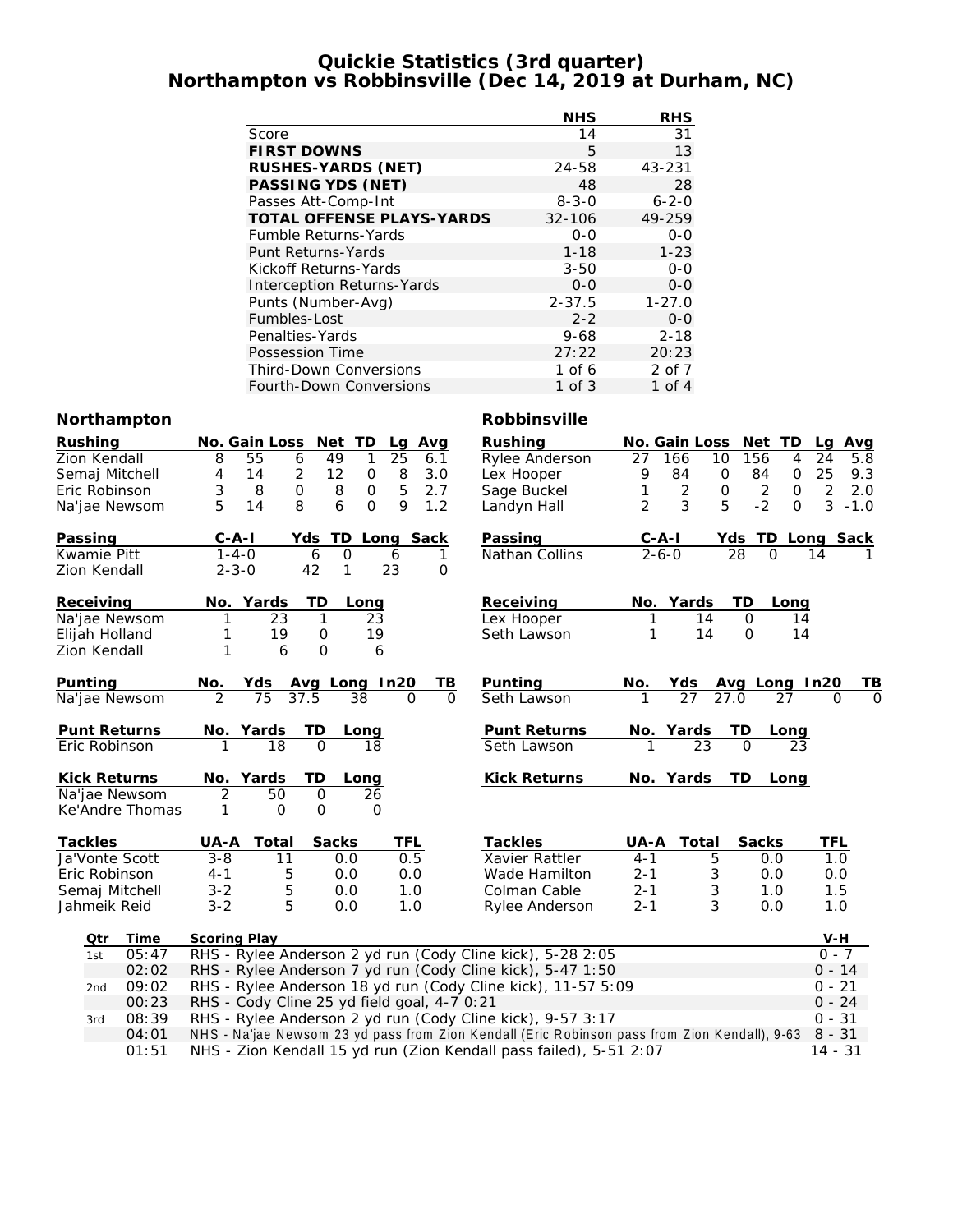## **Play-by-Play Summary (4th quarter) Northampton vs Robbinsville (Dec 14, 2019 at Durham, NC)**

| <b>NHS 24</b><br>$2 - 2$ | Start of 4th quarter, clock 12:00.                                                        |                 |
|--------------------------|-------------------------------------------------------------------------------------------|-----------------|
| $2 - 2$<br><b>NHS 24</b> | Rylee Anderson rush for no gain to the NHS24 (Traveous Garner; Zyelle Felix).             |                 |
| <b>NHS 24</b><br>$3 - 2$ | Rylee Anderson rush for 4 yards to the NHS20, 1ST DOWN RHS (Ja'Vonte Scott).              | R <sub>14</sub> |
| 1-10 NHS 20              | Lex Hooper rush for 20 yards to the NHSO, 1ST DOWN RHS, TOUCHDOWN, clock 11:03.           | R <sub>15</sub> |
| <b>NHS 02</b><br>1-G     | Cody Cline kick attempt good.                                                             |                 |
|                          | Robbinsville 38, Northampton 14                                                           |                 |
|                          | 7 plays, 63 yards, 2:51                                                                   |                 |
|                          | Cody Cline kickoff 21 yards to the NHS39, Elijah Holland return 4 yards to the NHS43.     |                 |
|                          | NORTHAMPTON drive start at 11:00.                                                         |                 |
| 1-10 NHS 43              | Zion Kendall pass complete to Na'jae Newsom for 5 yards to the NHS48 (Clayton Lane).      |                 |
| <b>NHS 48</b><br>$2 - 5$ | Zion Kendall sacked for loss of 4 yards to the NHS44 (Carlos Wesley).                     |                 |
| <b>NHS 44</b><br>$3-9$   | Zion Kendall sacked for loss of 7 yards to the NHS37 (Clayton Lane).                      |                 |
| 4-16 NHS 37              | Timeout Northampton, clock 09:07.                                                         |                 |
| 4-16 NHS 37              | Kwamie Pitt pass incomplete to Zion Kendall (Rylee Anderson).                             |                 |
|                          | 4 plays, minus 6 yards, 1:58                                                              |                 |
|                          | ROBBINSVILLE drive start at 09:02.                                                        |                 |
| 1-10 NHS 37              | Rylee Anderson rush for 5 yards to the NHS32 (Ja'Vonte Scott).                            |                 |
| <b>NHS 32</b><br>$2 - 5$ | Rylee Anderson rush for loss of 2 yards to the NHS34 (Semaj Mitchell; Traveous Garner).   |                 |
| $3 - 7$<br><b>NHS 34</b> | Lex Hooper rush for 5 yards to the NHS29 (J. Johnson).                                    |                 |
| <b>NHS 29</b><br>$4 - 2$ | Lex Hooper rush for 5 yards to the NHS24, 1ST DOWN RHS (Zion Kendall; Traveous Garner).   | R <sub>16</sub> |
| 1-10 NHS 24              | Rylee Anderson rush for 4 yards to the NHS20 (Semaj Mitchell).                            |                 |
| $2 - 6$<br><b>NHS 20</b> | Rylee Anderson rush for 3 yards to the NHS17 (Zyelle Felix).                              |                 |
| <b>NHS 17</b><br>$3 - 3$ | Lex Hooper rush for 5 yards to the NHS12, 1ST DOWN RHS (Jamuri Moody).                    | R17             |
| 1-10 NHS 12              | Lex Hooper rush for 6 yards to the NHS6 (Ja'Vonte Scott).                                 |                 |
| $2 - 4$<br><b>NHS 06</b> | Rylee Anderson rush for 6 yards to the NHSO, 1ST DOWN RHS, TOUCHDOWN, clock 04:30.        | R <sub>18</sub> |
| 1-G NHS 02               | Cody Cline kick attempt good.                                                             |                 |
|                          | Robbinsville 45, Northampton 14                                                           |                 |
|                          | 9 plays, 37 yards, 4:32                                                                   |                 |
|                          | Cody Cline kickoff 13 yards to the NHS47, fair catch by Teven Vincent.                    |                 |
|                          | NORTHAMPTON drive start at 04:30.                                                         |                 |
| 1-10 NHS 47              | PENALTY NHS delay of game 5 yards to the NHS42.                                           |                 |
| 1-15 NHS 42              | Na'jae Newsom rush for 6 yards to the NHS48, out-of-bounds.                               |                 |
| $2 - 9$<br><b>NHS 48</b> | Zion Kendall rush for loss of 2 yards to the NHS46 (Rossi Wachacha), PENALTY NHS personal |                 |
|                          | foul 15 yards to the NHS31.                                                               |                 |
| 2-26 NHS 31              | 3rd and 26.                                                                               |                 |
| 3-26 NHS 31              | Zion Kendall pass complete to Elijah Holland for 9 yards to the NHS40, PENALTY NHS        |                 |
|                          | holding 18 yards to the NHS13, NO PLAY.                                                   |                 |
| 3-44 NHS 13              | Eric Robinson rush for 11 yards to the NHS24 (Seth Lawson).                               |                 |
| 4-33 NHS 24              | Timeout Northampton, clock 03:02.                                                         |                 |
| 4-33 NHS 24              | Na'jae Newsom punt 47 yards to the RHS29, downed.                                         |                 |
|                          | 3 plays, minus 23 yards, 1:41                                                             |                 |
|                          | ROBBINSVILLE drive start at 02:49.                                                        |                 |
| 1-10 RHS 29              | PENALTY RHS false start 5 yards to the RHS24.                                             |                 |
| 1-15 RHS 24              | Hunter Blevins rush for 6 yards to the RHS30 (Zyelle Felix).                              |                 |
| <b>RHS 30</b><br>$2 - 9$ | Hunter Blevins rush for 2 yards to the RHS32 (Jahmeik Reid).                              |                 |
| <b>RHS 32</b><br>$3 - 7$ | Hunter Blevins rush for 2 yards to the RHS34 (Ja'Vonte Scott; Jahmarius Moore).           |                 |
| <b>RHS 34</b><br>4-5     | Hunter Blevins rush for 2 yards to the RHS36 (Zyelle Felix).                              |                 |
|                          | 4 plays, 7 yards, 2:24                                                                    |                 |
|                          | NORTHAMPTON drive start at 00:25.                                                         |                 |
| 1-10 RHS 36              | Eric Robinson rush for 3 yards to the RHS33 (M. Littlejohn).                              |                 |
|                          | End of game, clock 00:00.                                                                 |                 |
|                          | 1 play, 3 yards, 0:25                                                                     |                 |

| FINAL SCORE: Robbinsville 45, Northampton 14 |       |             |                          |   |  |                |         |      |         |                 |           |  |
|----------------------------------------------|-------|-------------|--------------------------|---|--|----------------|---------|------|---------|-----------------|-----------|--|
|                                              |       | Time        | 1st Downs<br>Conversions |   |  |                |         |      |         |                 |           |  |
| Quarter Summary                              | Score | <b>Poss</b> | R.                       | P |  |                | 3rd     | 4th  | Rushina | Passing         | Penalties |  |
| Northampton                                  |       | 04:04       |                          |   |  | $\Omega$       | $0 - 2$ | ົດ-1 | $6 - 7$ | $1 - 2 - 0 - 5$ | $3 - 38$  |  |
| Robbinsville                                 | 14    | 07:56       | $\mathsf{h}$             |   |  | $\overline{ }$ | $2 - 4$ |      | 16-73   | $0 - 0 - 0 - 0$ | $1 - 5$   |  |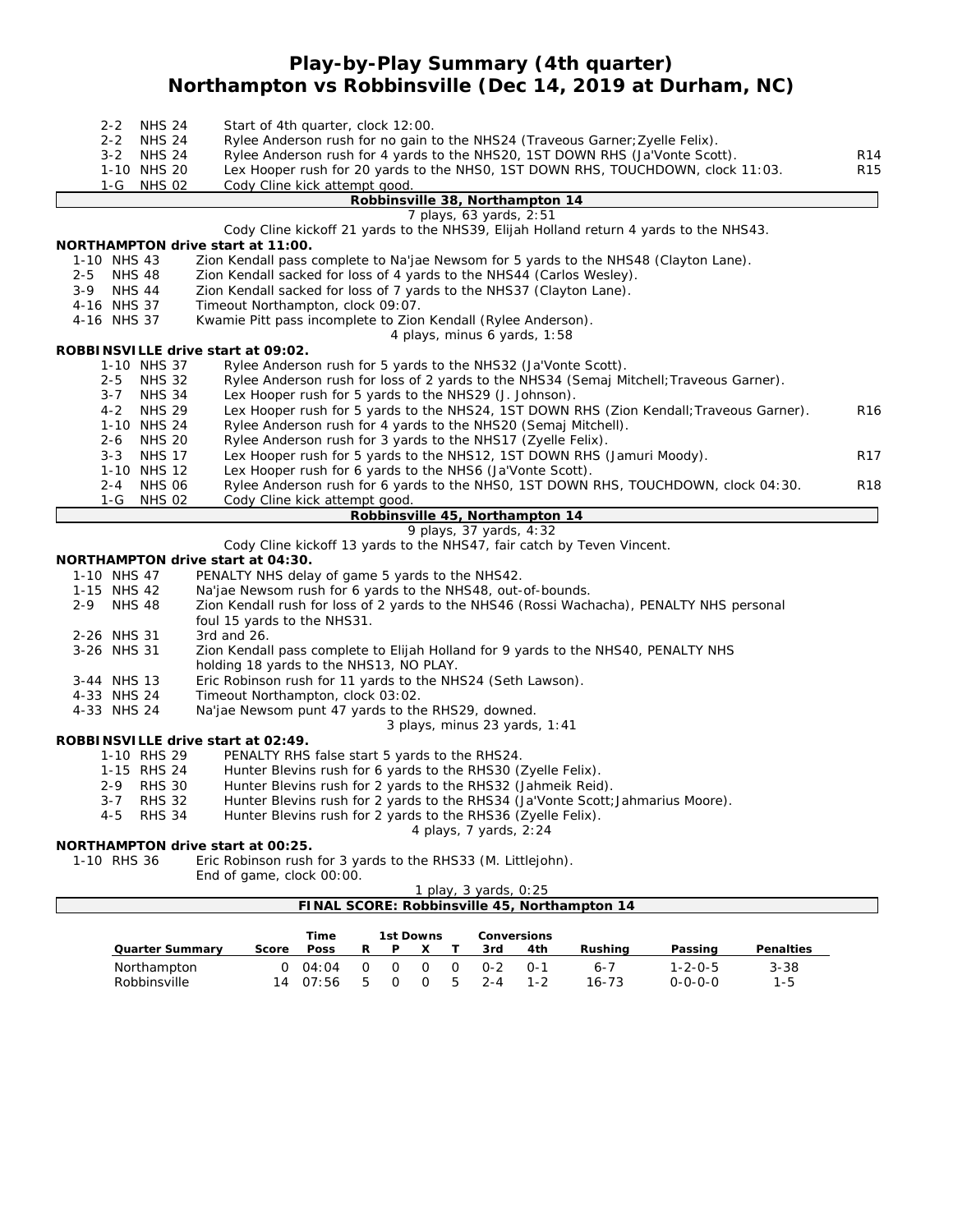#### **Quickie Statistics (4th quarter) Northampton vs Robbinsville (Dec 14, 2019 at Durham, NC)**

|                                  | <b>NHS</b>   | <b>RHS</b>  |
|----------------------------------|--------------|-------------|
| Score                            | 14           | 45          |
| <b>FIRST DOWNS</b>               | 5            | 18          |
| RUSHES-YARDS (NET)               | $30 - 65$    | 59-304      |
| PASSING YDS (NET)                | 53           | 28          |
| Passes Att-Comp-Int              | $10 - 4 - 0$ | $6 - 2 - 0$ |
| <b>TOTAL OFFENSE PLAYS-YARDS</b> | 40-118       | 65-332      |
| <b>Fumble Returns-Yards</b>      | $0 - 0$      | $0 - 0$     |
| Punt Returns-Yards               | $1 - 18$     | $1 - 23$    |
| Kickoff Returns-Yards            | $4 - 54$     | $0 - 0$     |
| Interception Returns-Yards       | $0 - 0$      | $0 - 0$     |
| Punts (Number-Avg)               | $3 - 40.7$   | $1 - 27.0$  |
| Fumbles-Lost                     | $2 - 2$      | $0 - 0$     |
| Penalties-Yards                  | 12-106       | $3 - 23$    |
| Possession Time                  | 31:26        | 28:19       |
| <b>Third-Down Conversions</b>    | $1$ of $8$   | 4 of 11     |
| Fourth-Down Conversions          | 1 of 4       | $2$ of 6    |

#### **Northampton Robbinsville**

| Rushing                                                                 |                 | No. Gain Loss                                                |                                             | Net<br>TD           | Avg<br>La            | Rushing                                                                                       | No. Gain Loss |                         | Net TD                    | <u>Avg</u><br>La      |  |
|-------------------------------------------------------------------------|-----------------|--------------------------------------------------------------|---------------------------------------------|---------------------|----------------------|-----------------------------------------------------------------------------------------------|---------------|-------------------------|---------------------------|-----------------------|--|
| Zion Kendall                                                            |                 | 55<br>11                                                     | 19                                          | 36<br>$\mathbf{1}$  | 25<br>3.3            | Rylee Anderson                                                                                | 188<br>34     | 12                      | 5<br>176                  | 24<br>5.2             |  |
| Eric Robinson                                                           |                 | 22<br>5                                                      | 0                                           | 22<br>0             | 11<br>4.4            | Lex Hooper                                                                                    | 125<br>14     | 0                       | 125<br>1                  | 25<br>8.9             |  |
| Semaj Mitchell                                                          |                 | 4<br>14                                                      | $\overline{2}$                              | 12<br>$\mbox{O}$    | 8<br>3.0             | Hunter Blevins                                                                                | 4             | 12<br>$\mathbf 0$       | 12<br>$\mathsf{O}\xspace$ | 6<br>3.0              |  |
| Na'jae Newsom                                                           |                 | 20<br>6                                                      | 8                                           | 12<br>$\Omega$      | 9<br>2.0             | Sage Buckel                                                                                   | 1             | $\overline{2}$<br>0     | $\overline{2}$<br>0       | $\overline{2}$<br>2.0 |  |
| Passing                                                                 |                 | $C - A - I$                                                  | Yds                                         | TD                  | Long Sack            | Passing                                                                                       | $C-A-I$       | Yds                     | TD                        | Long Sack             |  |
| Kwamie Pitt                                                             |                 | $1 - 5 - 0$                                                  |                                             | $\overline{O}$<br>6 | 6<br>1               | Nathan Collins                                                                                | $2 - 6 - 0$   |                         | 28<br>$\Omega$            | 14                    |  |
| Zion Kendall                                                            |                 | $3 - 4 - 0$                                                  | 47                                          | 1                   | 23<br>2              |                                                                                               |               |                         |                           |                       |  |
| Receiving                                                               |                 | No. Yards                                                    |                                             | TD<br>Long          |                      | Receiving                                                                                     | No. Yards     |                         | TD<br>Long                |                       |  |
| Na'jae Newsom                                                           |                 | $\overline{c}$                                               | 28                                          | 1<br>23             |                      | Lex Hooper                                                                                    | 1             | 14                      | $\mathbf{O}$<br>14        |                       |  |
| Elijah Holland                                                          |                 | 1                                                            | 19                                          | 0<br>19             |                      | Seth Lawson                                                                                   | 1             | 14                      | $\Omega$<br>14            |                       |  |
| Zion Kendall                                                            |                 | 1                                                            | 6                                           | $\Omega$<br>6       |                      |                                                                                               |               |                         |                           |                       |  |
| Punting                                                                 |                 | No.                                                          | Yds                                         | Avg Long In20       | <u>ТВ</u>            | Punting                                                                                       | No.           | <u>Yds</u>              | Avg Long In20             | ΤB                    |  |
| Na'jae Newsom                                                           |                 | 3                                                            | 40.7<br>122                                 | 47                  | $\Omega$<br>$\Omega$ | Seth Lawson                                                                                   |               | $\overline{27}$<br>27.0 | 27                        | $\Omega$              |  |
| Punt Returns                                                            |                 | No.                                                          | Yards                                       | <b>TD</b><br>Long   |                      | Punt Returns                                                                                  | No. Yards     |                         | <b>TD</b><br><u>Long</u>  |                       |  |
| Eric Robinson                                                           |                 |                                                              | 18                                          | $\Omega$<br>18      |                      | Seth Lawson                                                                                   |               | $\overline{23}$         | $\Omega$<br>23            |                       |  |
| Kick Returns                                                            |                 | No.                                                          | Yards                                       | TD<br>Long          |                      | Kick Returns                                                                                  | No. Yards     |                         | TD<br>Long                |                       |  |
|                                                                         | Na'jae Newsom   | 2                                                            | 50                                          | $\mathbf 0$<br>26   |                      |                                                                                               |               |                         |                           |                       |  |
|                                                                         | Ke'Andre Thomas | 1                                                            | 0                                           | O<br>O              |                      |                                                                                               |               |                         |                           |                       |  |
| Tackles                                                                 |                 | UA-A                                                         | Total                                       | Sacks               | TFL                  | Tackles                                                                                       | UA-A          | Total                   | Sacks                     | TFL                   |  |
| Ja'Vonte Scott                                                          |                 | $6 - 9$                                                      | 15                                          | 0.0                 | 0.5                  | Xavier Rattler                                                                                | $4 - 1$       | 5                       | 0.0                       | 1.0                   |  |
| Zyelle Felix                                                            |                 | $6 - 3$                                                      | 9                                           | 0.5                 | 0.5                  | Rossi Wachacha                                                                                | $3 - 1$       | 4                       | 0.0                       | 2.0                   |  |
| Semaj Mitchell                                                          |                 | $4 - 3$                                                      | 7                                           | 0.0                 | 1.5                  | Clayton Lane                                                                                  | $3 - 1$       | 4                       | 1.0                       | 1.0                   |  |
| Jahmeik Reid                                                            |                 | $4 - 2$                                                      | 6                                           | 0.0                 | 1.0                  | Colman Cable                                                                                  | $2 - 1$       | 3                       | 1.0                       | 1.5                   |  |
| <u>Otr</u>                                                              | Time            | <b>Scoring Play</b>                                          |                                             |                     |                      |                                                                                               |               |                         |                           | V-H                   |  |
| 1st                                                                     | 05:47           |                                                              |                                             |                     |                      | RHS - Rylee Anderson 2 yd run (Cody Cline kick), 5-28 2:05                                    |               |                         |                           | $0 - 7$               |  |
|                                                                         | 02:02           |                                                              |                                             |                     |                      | RHS - Rylee Anderson 7 yd run (Cody Cline kick), 5-47 1:50                                    |               |                         |                           | $0 - 14$              |  |
| 2nd                                                                     | 09:02           | RHS - Rylee Anderson 18 yd run (Cody Cline kick), 11-57 5:09 |                                             |                     |                      |                                                                                               |               |                         |                           | $0 - 21$<br>$0 - 24$  |  |
|                                                                         | 00:23           |                                                              | RHS - Cody Cline 25 yd field goal, 4-7 0:21 |                     |                      |                                                                                               |               |                         |                           |                       |  |
| 3rd                                                                     | 08:39           |                                                              |                                             |                     |                      | RHS - Rylee Anderson 2 yd run (Cody Cline kick), 9-57 3:17                                    |               |                         |                           | $0 - 31$              |  |
|                                                                         | 04:01           |                                                              |                                             |                     |                      | NHS - Na'jae Newsom 23 yd pass from Zion Kendall (Eric Robinson pass from Zion Kendall), 9-63 |               |                         |                           | $8 - 31$              |  |
|                                                                         | 01:51           |                                                              |                                             |                     |                      | NHS - Zion Kendall 15 yd run (Zion Kendall pass failed), 5-51 2:07                            |               |                         |                           | $14 - 31$             |  |
| 11:03<br>RHS - Lex Hooper 20 yd run (Cody Cline kick), 7-63 2:51<br>4th |                 |                                                              |                                             |                     |                      | $14 - 38$                                                                                     |               |                         |                           |                       |  |

04:30 RHS - Rylee Anderson 6 yd run (Cody Cline kick), 9-37 4:32 14 - 45